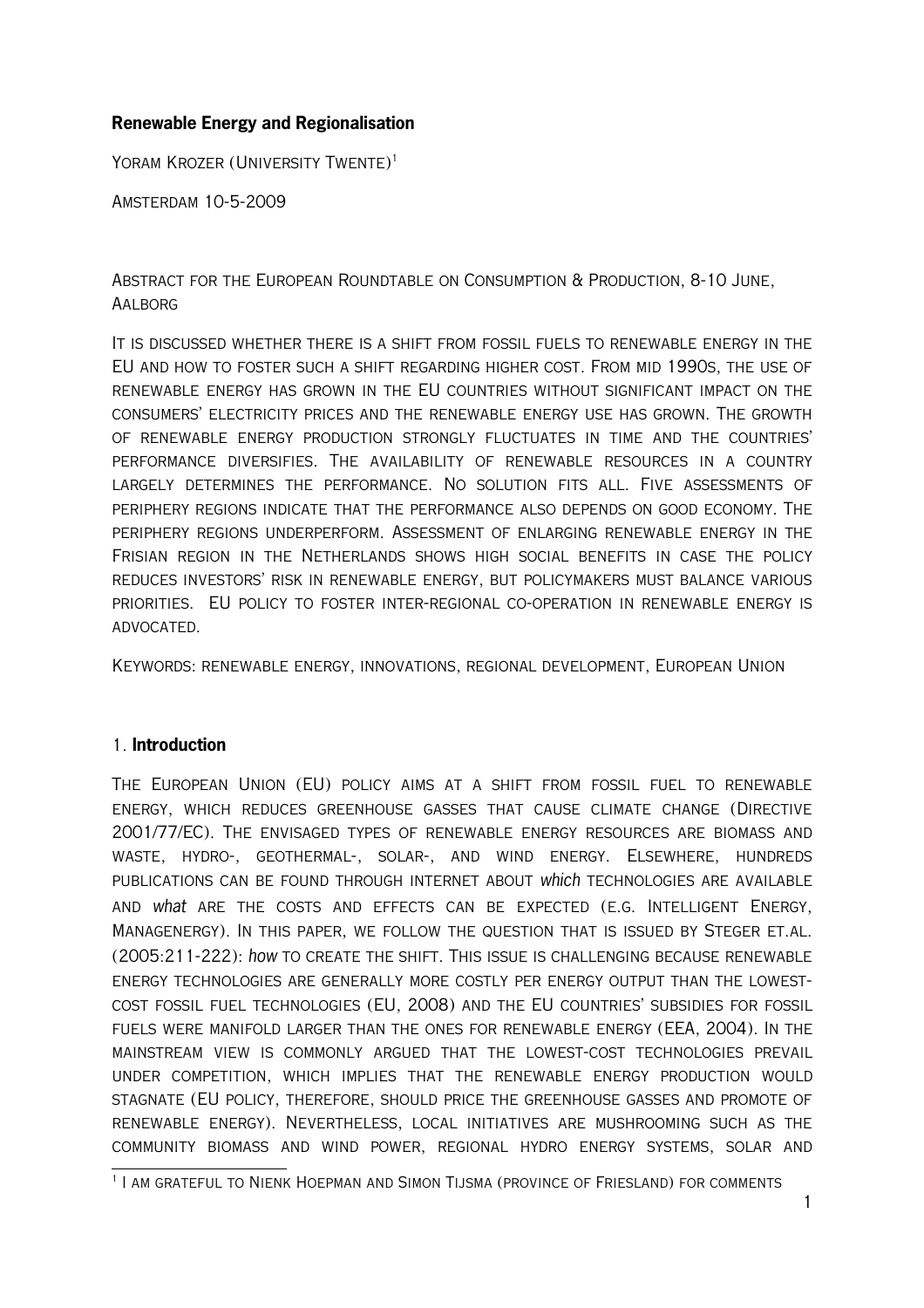geothermic energy for housing, solar energy products and so on. Other arguments apparently matter like, independence, flexibility, social cohesion, environment, jobs and others.

The starting point in this paper is that the entry of costly innovations under technological rivalry can be explained with regard to the mainstream view. It is argued that innovations have two effects on output. One effect is the cost reduction as function of production, which is commonly acknowledged. The second effect is that innovations can introduce higher grade outputs. The higher grade outputs can be, for example, changing of supplies to improve local resource utilization, tuning to the specific market appreciations, as well as serving the nonmarket values such as environmental quality (Helpman, 2006; Krozer 2008). It can be argued that the higher grade outputs in the energy system are only incidental. The question, therefore, is whether the EU countries have increased renewable energy use and production at a reasonable cost and whether the regions that are considered relatively poor in a country have performed well. Answers are based on the growth data in the EU countries using the Eurostat statistics and the performance in five periphery regions in five EU countries. The countries' energy systems and the renewable energy technologies are considered black-box. We don't claim final conclusions but underpin hypotheses for validation. The effect of renewable energy on the consumers' electricity prices is discussed in section 2, the growth and diversification in section 3, the energy performance of the region in section 4 and regional benefits in section 5. The paper ends with conclusions.

### **2. Renewable energy use**

The main output of renewable energy is electricity that is largely sold to grid. It can be expected that the consumers' electricity prices increase in line with the larger use of renewable energy in grid because of its high costs, but it is shown that the renewable energy growth has low impact on the prices. The share of renewable energy in electricity consumption in 2007 and the annual growth of this share between 2003 and 2007 are correlated with respectively the consumers' electricity prices and the annual price changes. All prices are excluding taxes. Table 1 present the EU 27 countries in the nomenclature order in column 1, the share and the annual average growth in columns 2 and 3, and the correlations in columns 4 and 5. The correlations are only for the period 2004-2007 because the consumers' electricity prices before 2004 are not consistent for all EU countries. It is not an essential limitation because the renewable energy use has mainly grown in the latest years. The correlations above 0.9 indicate a direct link between the prices and the renewable energy use.

In 2007, the EU (27) as a whole has had 16% share of renewable energy use in the total electricity consumption but there are large differences between the countries. The leading countries in descending order of this share are: Austria, Sweden, Latvia, Portugal, Denmark, Finland, Romania, Slovenia, Spain and Slovakia.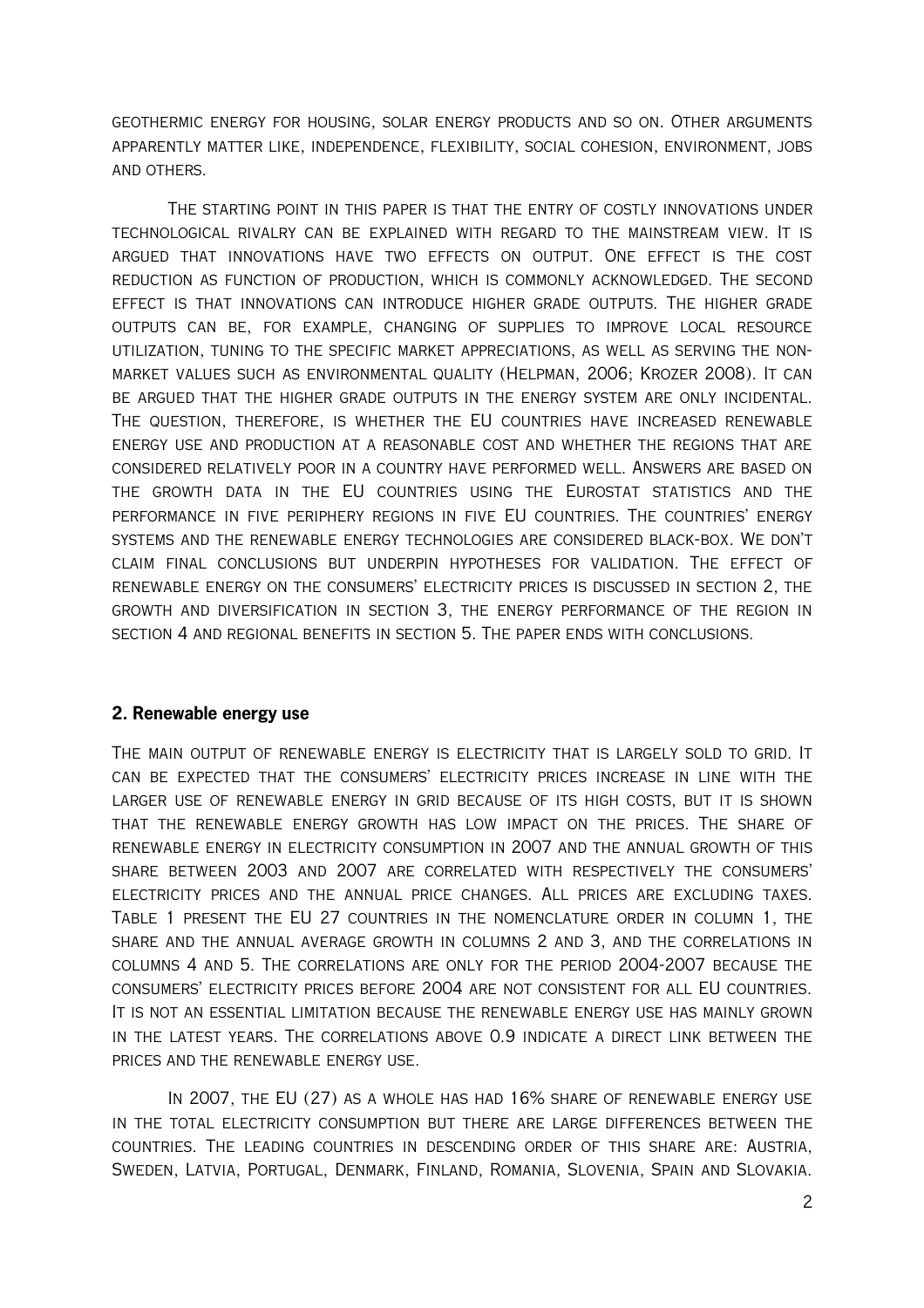The highest share growth is achieved in Hungary, Estonia, Belgium and the Netherlands but these countries lag far behind the EU share. High growth is also achieved in Germany whose share approximates the EU share. The correlation between the share and the prices is negative for a few leading countries (Austria, Slovenia and Slovakia) and low for a few other leading countries (Sweden, Latvia, Portugal, Denmark, Finland Romania and Spain). It is only correlated for Germany but below 0.9. In other countries the correlation is low. High correlation between the annual share growth and the annual price changes is found for Estonia that hardly uses the renewable energy, but also for Spain with lower growth but high share and even for Austria with the high but decreasing share. A negative correlation is for 11 out of 27 countries. The findings indicate that the high share and the high growth of renewable energy use have hardly an impact on the CONSUMERS' ELECTRICITY PRICES.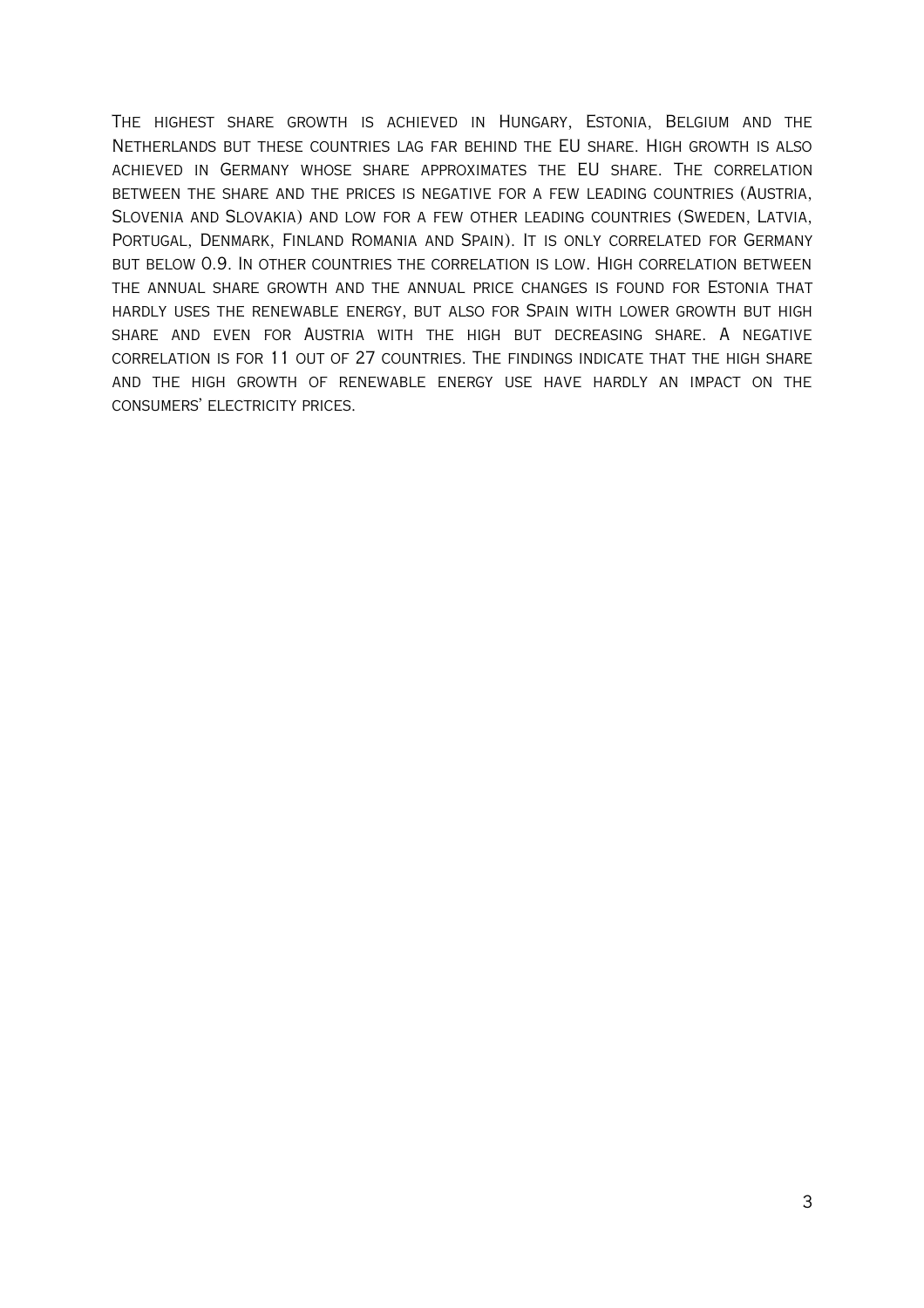Table 1 Share of renewable energy in total electricity consumption, annual growth of the renewable consumption and correlation with the consumers electricity prices during the years 2003-2007

| ELECTRICITY PRICES DURING THE YEARS ZUU3-ZUU7 |                |                     |                                  |                     |  |  |  |  |
|-----------------------------------------------|----------------|---------------------|----------------------------------|---------------------|--|--|--|--|
|                                               | EMPIRICAL DATA |                     | CORRELATIONS: ( ) MEANS NEGATIVE |                     |  |  |  |  |
|                                               |                |                     | <b>SHARE WITH</b>                |                     |  |  |  |  |
|                                               |                |                     | <b>PRICES</b>                    | <b>GROWTH SHARE</b> |  |  |  |  |
|                                               | <b>SHARE</b>   | <b>GROWTH SHARE</b> | <b>DURING</b>                    | WITH PRICE CHANGE   |  |  |  |  |
|                                               | 2007           | 2003-2007           | 2003-2007                        | 2005-2007           |  |  |  |  |
| <b>EU 27</b>                                  |                |                     |                                  |                     |  |  |  |  |
| <b>COUNTRIES</b>                              | 16%            | 1.7%                | 7.8%                             | N.A.                |  |  |  |  |
| <b>BELGIUM</b>                                | 4%             | 7.4%                | 0.89                             | (0.96)              |  |  |  |  |
| <b>BULGARIA</b>                               | 8%             | 1.9%                | 0.63                             | (0.69)              |  |  |  |  |
| <b>CZECH REPUBLIC</b>                         | 5%             | 0.2%                | 0.65                             | 0.33                |  |  |  |  |
| <b>DENMARK</b>                                | 29%            | 3.3%                | 0.44                             | (0.43)              |  |  |  |  |
| <b>GERMANY</b>                                | 15%            | 5.4%                | 0.67                             | (0.89)              |  |  |  |  |
| <b>ESTONIA</b>                                | 2%             | 9.5%                | 0.99                             | 0.98                |  |  |  |  |
| <b>IRELAND</b>                                | 9%             | 4.7%                | 0.73                             | 0.24                |  |  |  |  |
| <b>GREECE</b>                                 | 7%             | 0.8%                | 0.58                             | (0.98)              |  |  |  |  |
| <b>SPAIN</b>                                  | 20%            | 3.2%                | 0.34                             | 0.91                |  |  |  |  |
| FRANCE                                        | 13%            | $-0.3%$             | (0.20)                           | 0.36                |  |  |  |  |
| <b>ITALY</b>                                  | 14%            | $-0.4%$             | (0.66)                           | (0.06)              |  |  |  |  |
| <b>CYPRUS</b>                                 | 0%             | 0.0%                | N.A.                             | N.A.                |  |  |  |  |
| LATVIA                                        | 36%            | $-0.7%$             | 0.13                             | 0.20                |  |  |  |  |
| LITHUANIA                                     | 5%             | 3.2%                | 0.66                             | 0.87                |  |  |  |  |
| LUXEMBOURG                                    | 4%             | 2.4%                | 0.89                             | (0.90)              |  |  |  |  |
| <b>HUNGARY</b>                                | 5%             | 16.4%               | 0.82                             | 0.43                |  |  |  |  |
| <b>MALTA</b>                                  | 0%             | 0.0%                | N.A.                             | N.A.                |  |  |  |  |
| <b>NETHERLANDS</b>                            | 8%             | 6.5%                | 0.89                             | 0.55                |  |  |  |  |
| <b>AUSTRIA</b>                                | 60%            | $-0.9%$             | (0.90)                           | 0.93                |  |  |  |  |
| <b>POLAND</b>                                 | 4%             | 4.9%                | 0.93                             | 0.48                |  |  |  |  |
| PORTUGAL                                      | 30%            | 3.2%                | 0.27                             | 0.31                |  |  |  |  |
| ROMANIA                                       | 27%            | $-1.2%$             | 0.09                             | (0.52)              |  |  |  |  |
| <b>SLOVENIA</b>                               | 22%            | $-1.2%$             | (0.56)                           | 0.61                |  |  |  |  |
| <b>SLOVAKIA</b>                               | 17%            | $-1.3%$             | (0.33)                           | 0.87                |  |  |  |  |
| FINLAND                                       | 26%            | 0.8%                | 0.38                             | (1.00)              |  |  |  |  |
| <b>SWEDEN</b>                                 | 52%            | 0.9%                | 0.09                             | (0.56)              |  |  |  |  |
| <b>UNITED KINGDOM</b>                         | 5%             | 4.9%                | (0.01)                           | (0.82)              |  |  |  |  |

How to explain the low impact? This low impact cannot be explained by changes in the countries' energy use and in their fossil fuels production. In Appendix 1, the average annual growth of energy use and fossil fuel production during 1995-2006 are shown. The fastest reduction of the energy use has occurred in the transition economies of Bulgaria, Estonia, Latvia, Lithuania, Poland, Romania and Slovakia, as well as in Ireland but only Latvia leads in the renewable energy use. Most countries have also reduced their fossil fuel production but Denmark with the high renewable energy share in its electricity consumption has increased the fossil fuels production, while Latvia with the larger share has decreased the fossil fuels production, as well as Ireland with the low share. It can be hypothesized that the growth of Gross National Product (GNP) per capita enables to increase the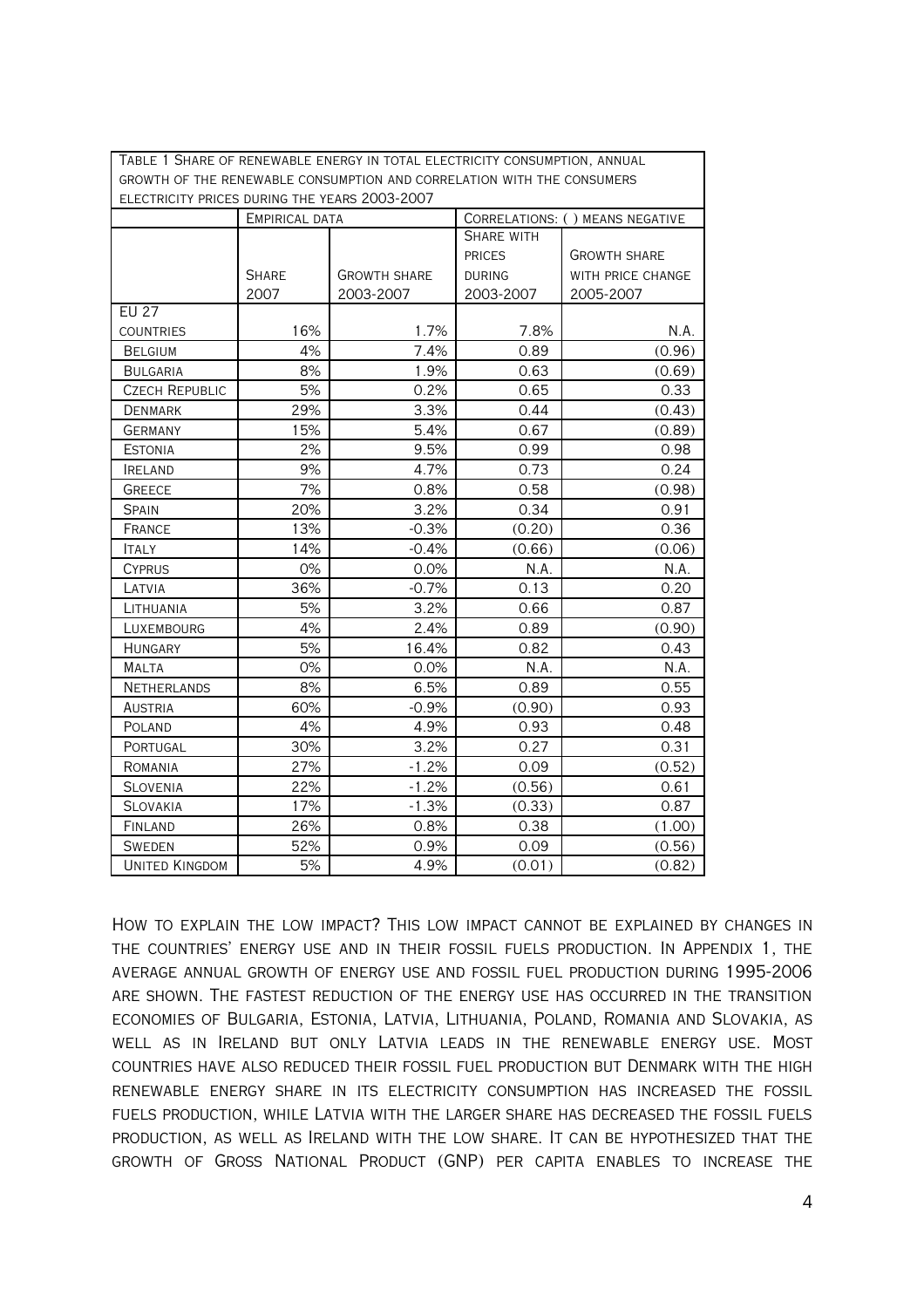renewable energy share but these two are not correlated. Subsidies could reduce the impact of renewable energy on the consumers' electricity prices but this argument is also rather unconvincing because such subsidies in Denmark, Germany, Spain and Sweden did not provide high growth of the renewable energy in their electricity consumption. A more convincing hypothesis is that the growing renewable energy use invokes a more effective use of the countries' energy resources. This dims the impact of the costly renewable energy use on the prices. Such a more effective use can be, for example, optimization of resources mix (backward linkages) and tuning to the customers' demands (forward linkages). The innovative renewable technologies could, therefore, diminish imperfections in the countries' energy systems.

## **3. Renewable energy production**

The hypothesis that the entry of innovative renewable energy technologies contributes to a more effective use of the countries' energy resources is discussed. The following assumption is made. If the renewable energy technologies are only considered on costs the cheapest technology would disseminate in the EU countries. The countries' renewable energy production would steadily grow and one type of the renewable energy resource would dominate. However, if the renewable energy technologies add value to the countries' energy system the growth would fluctuate depending on temporary needs and the growth would increasingly differ among the countries and per type of renewable resource depending on the specific country's energy systems. The growth of renewable energy production in the EU countries is assessed for the period 1996-2006 and it is divided into sub-periods 1995-2001 and 2002-2006 to indicate fluctuations and trends. Standard deviation of the countries' growth rate in renewable energy production is used as the yardstick for the convergence, or divergence trend. It means: the larger the differences between the countries' growth rates the larger standard deviation. The divergence trend is when the differences increase over time that is the standard deviation enlarges in the subsequent sub-periods. Basic data is in Appendix 1.

In the EU, the main resources for the renewable energy production are biomass and waste (69%), followed by the hydro energy (21%), whilst geothermic, solar and wind have small share. All types of the renewable energy production grow, except hydropower. The highest production in descending order is achieved in Sweden, Latvia, Finland, Estonia, Austria and Portugal (Estonia is a large producer but low user). The laggards in descending order are United Kingdom, Netherlands and Poland; these are the major fossil fuel producers.

The growth of the renewable energy production is achieved in all countries, except France and Sweden. The growth strongly fluctuates between the countries and in the subsequent sub-periods. No country has achieved steady growth of renewable energy production above 5% during all ten years (needed to achieve 20% renewable energy use in the EU by 2020 compared to 2000). The countries' growth is shown in Table 2: the annual average growth of the renewable energy production in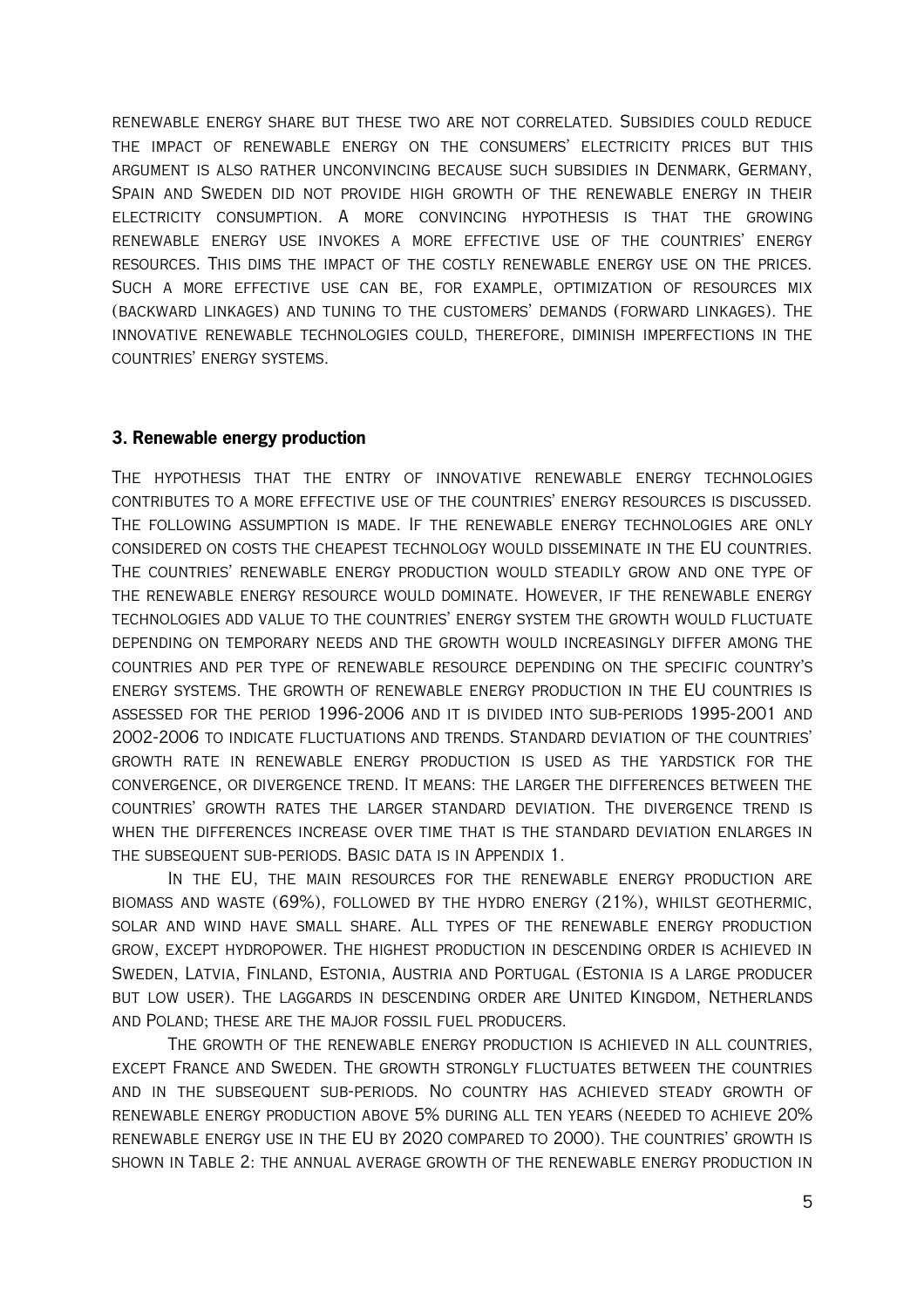the EU in column 1, the standard deviation of the countries' growth in the period 1996-2006 in column 2 and the standard deviation of the countries' growth in the sub-periods. These data is given for the energy use per euro GNP and the total fossil fuels use to compare with the data on the renewable energy production.

The energy use decreases by about 1% a year in almost all countries; it is an EU trend as the standard deviation is low. The total fossil fuel use also decreases by about 1% a year albeit the differences between the countries are larger; standard deviation is larger compared to the energy use. The countries evolve in the same direction; standard deviation in the subsequent sub-periods is almost the same. This is very different for the growth of the renewable energy production. The annual average growth of the renewable energy production increasingly diverges among countries and the standard deviation enlarges in the subsequent period. A similar trend is with respect to the types of the resources for the renewable energy production. The standard deviation is large and it increases in the subsequent sub-periods. Wind energy production is an exception but there are large differences between the countries; the largest standard deviation indicates this.

| TABLE 2 GROWTH OF ENERGY USE IN THE EU27 AND STANDARD DEVIATION BETWEEN THE EU COUNTRIES. |                      |                                         |           |           |  |  |  |  |
|-------------------------------------------------------------------------------------------|----------------------|-----------------------------------------|-----------|-----------|--|--|--|--|
|                                                                                           | <b>GROWTH ANNUAL</b> | STANDARD DEVIATION OF COUNTRIES AVERAGE |           |           |  |  |  |  |
|                                                                                           | AVERAGE EU (27)      | <b>ANNUAL GROWTH</b>                    |           |           |  |  |  |  |
|                                                                                           | 1996-2006            | 996-2006                                | 1996-2001 | 2002-2006 |  |  |  |  |
| INTENSITY, T.O.E. PER € MLN                                                               | (0.01)               | 0.008                                   | 0.009     | 0.010     |  |  |  |  |
| GDP                                                                                       |                      |                                         |           |           |  |  |  |  |
| <b>FOSSIL FUEL PRIMAIRY</b>                                                               | (0.01)               | 0.027                                   | 0.027     | 0.030     |  |  |  |  |
| <b>PRODUCTION</b>                                                                         |                      |                                         |           |           |  |  |  |  |
| RENEWABLE PRODUCTION TOTAL                                                                | 0.02                 | 0.032                                   | 0.014     | 0.026     |  |  |  |  |
| BIOMASS&WASTE                                                                             | 0.02                 | 0.020                                   | 0.025     | 0.031     |  |  |  |  |
| <b>HYDRO</b>                                                                              | (0.00)               | 0.010                                   | 0.025     | 0.038     |  |  |  |  |
| <b>GEOTHERMAL</b>                                                                         | 0.02                 | 0.036                                   | 0.048     | 0.058     |  |  |  |  |
| <b>SOLAR</b>                                                                              | 0.05                 | 0.027                                   | 0.025     | 0.035     |  |  |  |  |
| <b>WIND</b>                                                                               | 0.12                 | 0.075                                   | 0.099     | 0.083     |  |  |  |  |

The assessment underpins the hypothesis that the use of the renewable energy technologies is not solely a cost but also a value added in the countries energy system. It can be a temporary cost but it also provides benefits. It has policy implications. Firstly, the success of the EU policy largely depends on the countries' capabilities to employ renewable energy technologies for a more effective energy system. Subsidies can help to develop such capabilities, which invoke the growth of the renewable energy production, but the subsidies are apparently insufficient to maintain the high growth rates during many years. Secondly, the trend in the EU is towards the diversification of the renewable energy production with respect to the local resources, which means that policymakers face a variety of countries' approaches. There is no renewable energy technology standard that fits all situation nor the standard costs and effects in the use of these technologies but wide, possibly even widening, ranges should be expected. Moreover, this diversification should be fostered in the EU policy because it creates possibilities to use the specific countries' energy resources more effectively.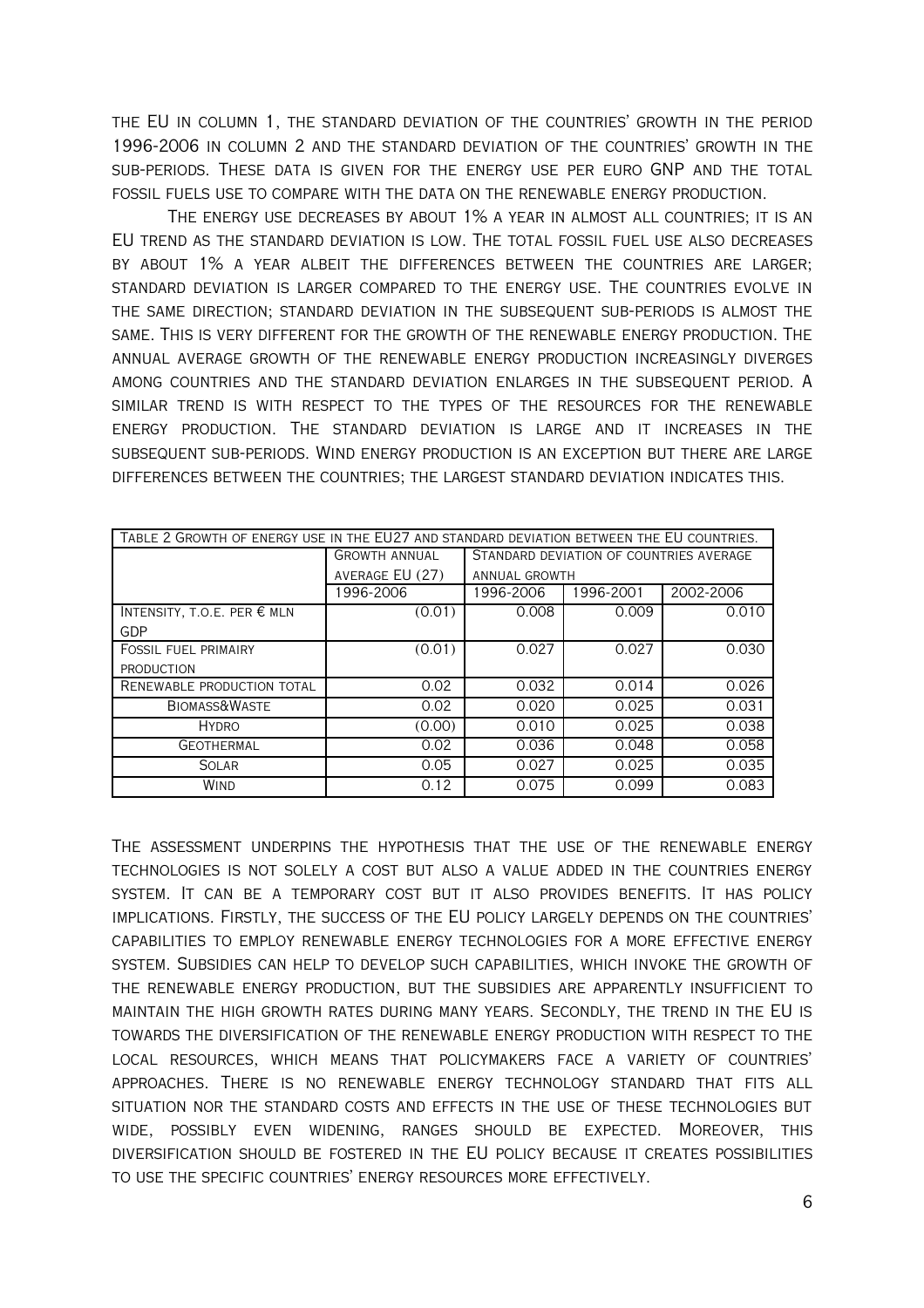#### 4. **Diversification in the regional renewable energy**

One can expect that the renewable energy technologies emerges in the countries' regions that are in peripheries of economic activities because lower costs of labour and land in such regions facilitate the renewable energy production in such regions. The regional statistical data on the renewable energy, however, are not available to underpin this expectation. In this paper, we can only use data of the project Energizing Regional Economies (ERE), supported by the EU Interreg North Sea. The project was purposed to assess the energy use and production in five North European regions and develop a method that can benchmark the regional performance in energy systems.

Five regions have participated: Nordjylland in Denmark, Schleswig-Holstein in Germany, Fryslân in the Netherlands, Västra Götaland in Sweden and Aberdeenshire in United Kingdom. The regions are comparable on some aspects such as lowlands along sea, location in moderate climate and they are considered peripheries of the national economic centres, even though Aberdeenshire is a major oil and gas hub in United Kingdom. In this paper, we use some date to compare the region's performance WITH ITS COUNTRY'S PERFORMANCE. IT SHOULD BE NOTED THAT THE REGIONAL DATA IS collected by consultants, not by the statistical offices, which can cause deficiency in the assessment because of different data collection methods. Appendix 2 presents the main data with permission of the project leader that is province of Fryslân. The results, even though indicative, do not confirm the expectation that the renewable energy production emerges in the peripheries.

Table 3 shows the ratio of the regional performance to the country's performance. All data is per capita because the number of inhabitants varies, for example, Västra Götaland covers more than 31% of the Swedish population and Aberdeenshire only 0.3% of the United Kingdom population. In all regions, the regional Gross Product (GDP) per capita is lower than the national Gross Product (GNP) per capita, which confirms the periphery position of the regions except for Aberdeenshire that has nearly the same income per capita as the United Kingdom. Despite similarities in geography, climate and the economic lower performance, the differences in regional performance compared to the country's performance are striking.

Firstly, the regional energy use per capita varies from half lower of the country's energy use in Västra Götaland to one and a half time higher than the national energy use in Aberdeenshire. This difference reflects the industrial economy of Aberdeenshire compared to the other rural regions.

Secondly, the regional renewable energy use varies from two-third of the country's consumption in Schleswig-Holstein up to two and a half times higher use in Aberdeenshire. The latter is mainly connected with regional production of electricity and heat from waste processing. The regions that have low GDP per capita use less renewable energy in electricity consumption; the correlation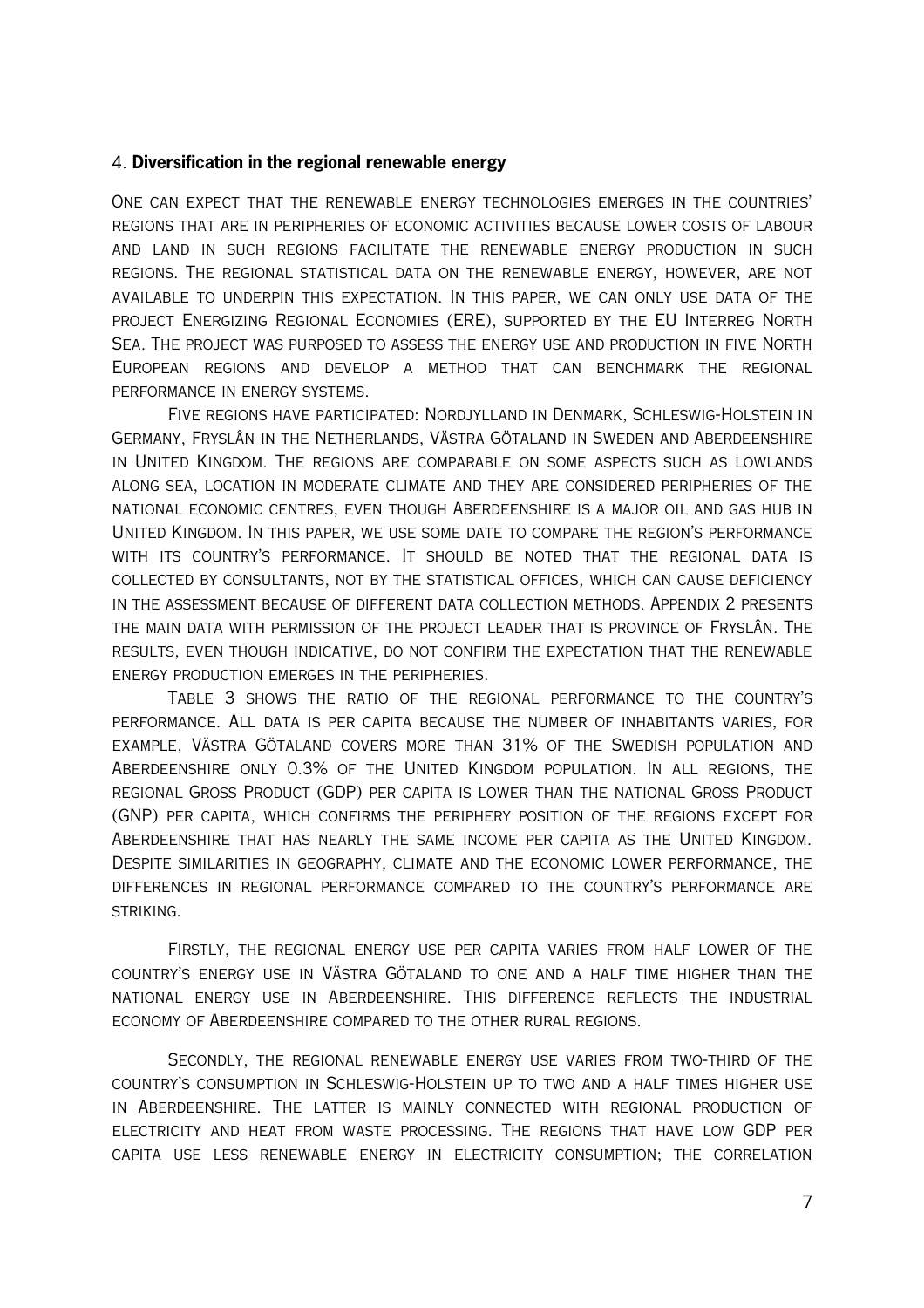between the GDP per capita and the percentage renewable energy in the electricity consumption is nearly 0.9.

Thirdly, the renewable energy production per capita in the regions is far below the country's production per capita except in Aberdeenshire that is twice as high as the country's production (correlation between GDP per capita and the renewable energy production is above 0.6). For example in Västra Götaland and Fryslân, the renewable energy production per capita is 50% of the country's production per capita.

The regional renewable energy resources compared to the country's resources suggest high opportunities in wind energy. The regional wind energy production per capita is far above the country's production, except for Västra Götaland. The availability of land can explain the high wind energy production. However, the regional renewable energy production from all other resources is per capita far below the country's production except for Aberdeenshire due to its waste processing. It is remarkable that Nordjylland, Fryslân and Schleswig-Holstein, which are traditionally typical agricultural regions use less biomass energy resource compared to the country's use. Production of hydro energy is low in all regions, which can be due to the lowland geography. The regions do not produce geothermic energy. The regions produce less solar energy compared to the country even though Fryslân for example, has the highest solar influx in the Netherlands.

| THE NATIONAL USE AND PRODUCTION       |                |                          |                  |               |                |
|---------------------------------------|----------------|--------------------------|------------------|---------------|----------------|
| RATIO REGION TO COUNTRY               |                |                          | <b>NETHERLAN</b> |               | <b>UNITED</b>  |
|                                       | <b>DENMARK</b> | <b>GERMANY</b>           | <b>DS</b>        | <b>SWEDEN</b> | <b>KINGDOM</b> |
|                                       | NORDJYLLA      | SCHLESWIG-               |                  | <b>VÄSTRA</b> |                |
|                                       | <b>ND</b>      | <b>HOLSTEIN</b>          | FRYSLÂN          | GÖTALAND      | ABERDEENSHIRE  |
| <b>MILLION PEOPLE</b>                 |                |                          |                  |               |                |
| (REGION/COUNTRY)                      | 11%            | 2%                       | 4%               | 31%           | 0.3%           |
|                                       | $\Omega$ .     |                          | 0.8              | $\Omega$ .    |                |
| GDP TO GNP (€/CAPITA)                 | 89             | 0.88                     | $\circ$          | 96            | 1.02           |
|                                       | $\Omega$ .     |                          | 0.7              | $\Omega$ .    |                |
| ENERGY USE (MWH/CAPITA)               | 98             | 1.42                     | 8                | 44            | 1.52           |
| RENEWABLE IN ELECTRICITY              | $\Omega$ .     |                          | 0.8              | 1.            |                |
| (PERCENT)                             | 67             | 0.76                     | 8                | 64            | 2.55           |
| RENEWABLE PRODUCTION                  | $\Omega$       |                          | 0.4              | $\Omega$ .    |                |
| (MWH/CAPITA)                          | 83             | 0.99                     | $\mathbf 0$      | 28            | 2.08           |
| RENEWABLE PRODUCTION MIX (MWH/CAPITA) |                |                          |                  |               |                |
|                                       | 0.             |                          | 0.1              | 0.            |                |
| <b>BIOMASS</b>                        | 65             | 0.41                     | 9                | 38            | 1.70           |
|                                       |                |                          |                  | $\Omega$ .    |                |
| <b>HYDRO</b>                          |                | 0.01                     |                  | 10            |                |
|                                       |                |                          |                  |               |                |
| <b>GEOTHERMIC</b>                     |                | $\overline{\phantom{a}}$ |                  |               |                |
|                                       | $\Omega$ .     |                          | 0.8              |               |                |
| <b>SOLAR</b>                          | 61             | 0.20                     | 8                | Ξ.            |                |
|                                       | $\mathbf{1}$ . |                          | 2.2              | $\Omega$ .    |                |
| WIND                                  | 66             | 5.35                     | $\mathbf 0$      | 15            | 7.95           |

Table 3 Regional energy use and renewable energy production: the regional use and production divided by

8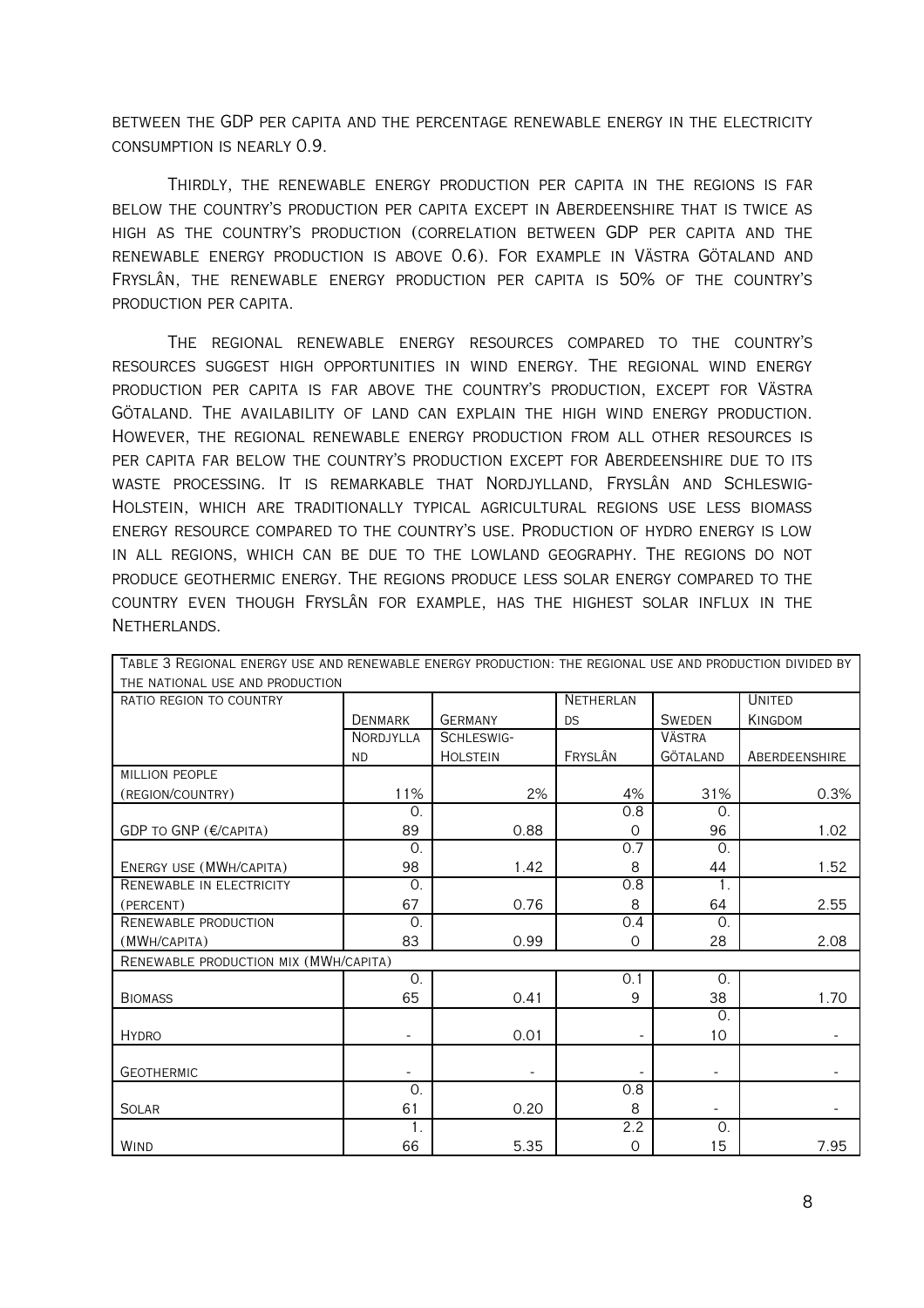The assessment of the regional renewable energy use and production compared to the countries' ones suggest that the low cost of labour and land in the periphery rarely matter for the renewable energy production. On the contrary, it can be hypothesized that the high GDP per capita provides more opportunities for the renewable energy use and production. This can be due to concentration of knowhow and business capabilities in the countries' economic centres, which enables more effective utilization of the renewable resources. An effective utilization of the renewable resources, in turn, benefits the countries' energy system. In the periphery regions, a major investment boost in the renewable energy use and production would be needed to create the know-how and business capacities that can catch up with the economic centres. This hypothesis should receive more attention because tuning of the regional energy resources with the regional knowhow and business capacity could be a important way to invoke and maintain high growth of renewable energy production and use.

### **5. Frisian investment programme**

The issue is whether the investment boost in the renewable energy use production provides benefits to the periphery regions. A positive answer is based on the Frisian investment program. The program is framed by the Energy Agreement signed in 2006 by the Dutch Government and the provinces of Fryslân, Groningen, Drenthe and the northern part of the province of North-Holland. The Energy Agreement envisages 50 PJ of renewable energy production and 5 million tons of  $CO<sub>2</sub>$  emission reduction in 2011. The Frisian targets based on the number of inhabitants are: 13.5 PJ of RENEWABLE ENERGY AND 1.2 MILLION TONS OF  $CO<sub>2</sub>$  EMISSION REDUCTION (A HUGE INCREASE COMPARED TO THE 2.8 PJ OF RENEWABLE ENERGY USE AND NO  $CO<sub>2</sub>$  EMISSION REDUCTION IN 2006). It implies 21% reduction of the fossil fuel use, equivalent of 100 000 zeroenergy houses that is about one third of all houses in the region. Possible actions are based on workshops with businesses, experts and authorities (about 70 organizations). The actions are summarized in Scheme 1. The following is estimated FOR EVERY ACTION: PRESENT ENERGY USE, REDUCTION OF FOSSIL FUEL USE AND THE  $CO<sub>2</sub>$ emission reduction, investment costs, capital costs at 4% interest rate, operational costs and savings due to less energy use. This interest rate is used the national environmental plans to assess the impact of the environmental measures of economy (assumed long-term interest rate). The results are summarized in Table 4.

Scheme 1 Summarized actions in the energy saving and renewable energy program in Fryslân; energy saving for CO2 emission reduction (italics), investments in millions of euro (between brackets).

HOUSEHOLDS: Insulation (447), HEAT PUMP PLUS STORAGE (98), SOLAR BOILERS (56), Micro co-generator (63), PV (157), Economy LIGHT  $(17)$ , CO<sub>2</sub> NEUTRAL DWELLING  $(168)$ 

TRANSPORT: Cars 50 bio-fuel & gas stations (15), HYBRID CARS (81), Gas for gasoline (244), SNG (244), CBG (244), Bio-diesel (49), EU CO2 standard (98)

Industries: wind energy on industrial parks on land (70), Closed greenhouses (68), Other (11)

Biofuels: incineration for electricity and heat (150), three technologies for bio-fuels (331), Other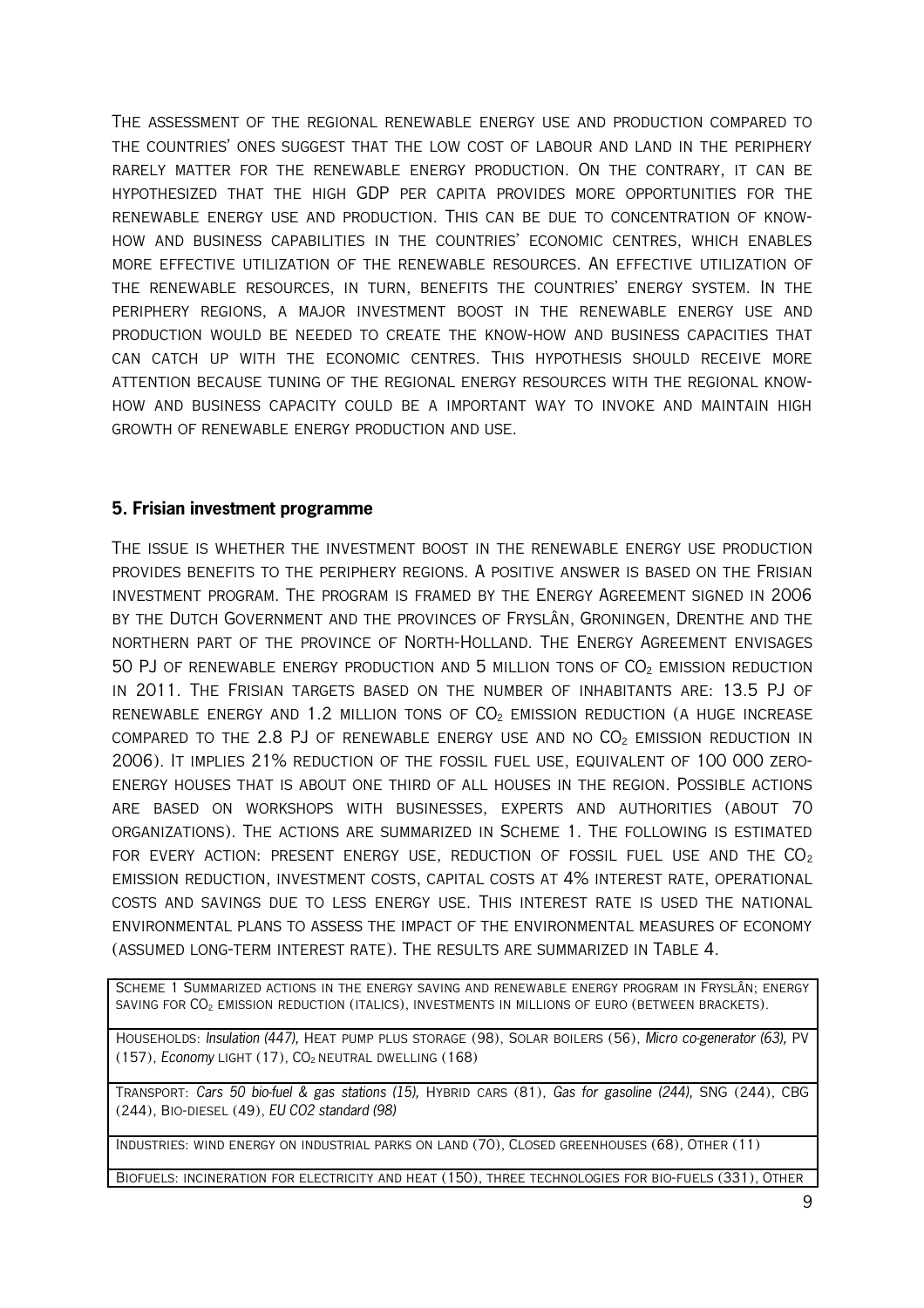| <b>SUMMARY</b>               | PJ     | TOTAL FOSSIL REDUCTION IN    | $CO2$ EMISSION<br><b>REDUCTION</b> |       | INVESTMENTS IN $\epsilon$ MLN     | <b>ANNUAL COSTS</b><br>(SAVINGS<br><b>BETWEEN</b><br><b>BRACKETS</b> |            |
|------------------------------|--------|------------------------------|------------------------------------|-------|-----------------------------------|----------------------------------------------------------------------|------------|
|                              | Total  | OF WHICH<br><b>RENEWABLE</b> | <b>MLN TONS</b>                    | Total | OF WHICH<br><b>RENEWABLE</b>      | IN MLN EUROS                                                         |            |
| <b>HOUSEHOLDS</b>            | 8,1    | 4,2                          | 0,475                              | 1.016 | 478                               |                                                                      | $110(-10)$ |
| <b>CARS MOBILITY</b>         | 16,3   | 9,1                          | 0,941                              | 974   | 244                               |                                                                      | 136 (110)  |
| INDUSTRIES                   | 3,8    | 3,8                          | 0,223                              | 70    | 70                                | 28                                                                   | (20)       |
| <b>HORTICULTURE</b>          | 0,2    | 0,2                          | 0,017                              | 68    | 68                                | 10                                                                   | $(-8)$     |
| <b>SUBTOTAL</b>              | 28,4   | 17,3                         | 1,656                              | 2128  | 860                               |                                                                      | 275 (112)  |
| <b>BIO-WASTE TO BIOFUELS</b> |        |                              |                                    | 481   | 481                               | 46                                                                   | $(-3)$     |
| <b>TOTAL</b>                 |        |                              |                                    | 2609  | 1341                              |                                                                      | 321(108)   |
| IMPORT BIOFUELS (*)          | $-9,0$ | $-9,0$                       | $-0,502$                           |       | IMPORT FROM GRONINGEN AND DRENTHE |                                                                      |            |

Table 4 Summary of the results of investment energy program in Fryslân without interest and without subsidies

The expected result of the investments is 19.5 PJ of fossil fuel reduction, of which 8.4 PJ due to renewable energy. The program enables to catch up with the Netherlands climate and energy policy targets. About one quarter of all waste can be utilized.

THERE ARE HIGH COSTS. THE TOTAL EXPECTED INVESTMENTS ARE ESTIMATED TO BE  $\epsilon$  2.6  $BILLION$ , OF WHICH  $\epsilon$  1.3 billion in renewable energy. The total investments of energy USERS ARE EXPECTED TO BE € 2.1 BILLION, OF WHICH  $€$  1.34 BILLION IN RENEWABLE ENERGY. It means an investment of  $\epsilon$  662 per inhabitant per year. The total expected investments of producers in the biomass and waste processing are estimated to be ABOUT  $\epsilon$  0.5 billion. Based on 4% interest on capital, without subsidies and excluding lower energy costs due to lower fossil fuel use, the annual costs are EXPECTED TO BE ABOUT  $\epsilon$  0.3 billion. There are also socio-economic benefits. The estimates of the benefits including lower energy costs due to lower fossil fuel use ARE BASED ON THE ENERGY PRICES AT THE END OF  $2006$ . The net revenues approximate  $\epsilon$ 0.1 billion a year due to the savings, mainly in households. About 27,000 jobs can be created during the five years of the program. It means on average about 5,500 jobs a year, thus giving substantial job opportunities to about 30,000 unemployed people in the region in 2006. Based on indicative qualitative strength assessment, one finds ABOUT  $\epsilon$  0.8 billion sales opportunities for the Frisian businesses. The estimates show that the program is attractive.

(5)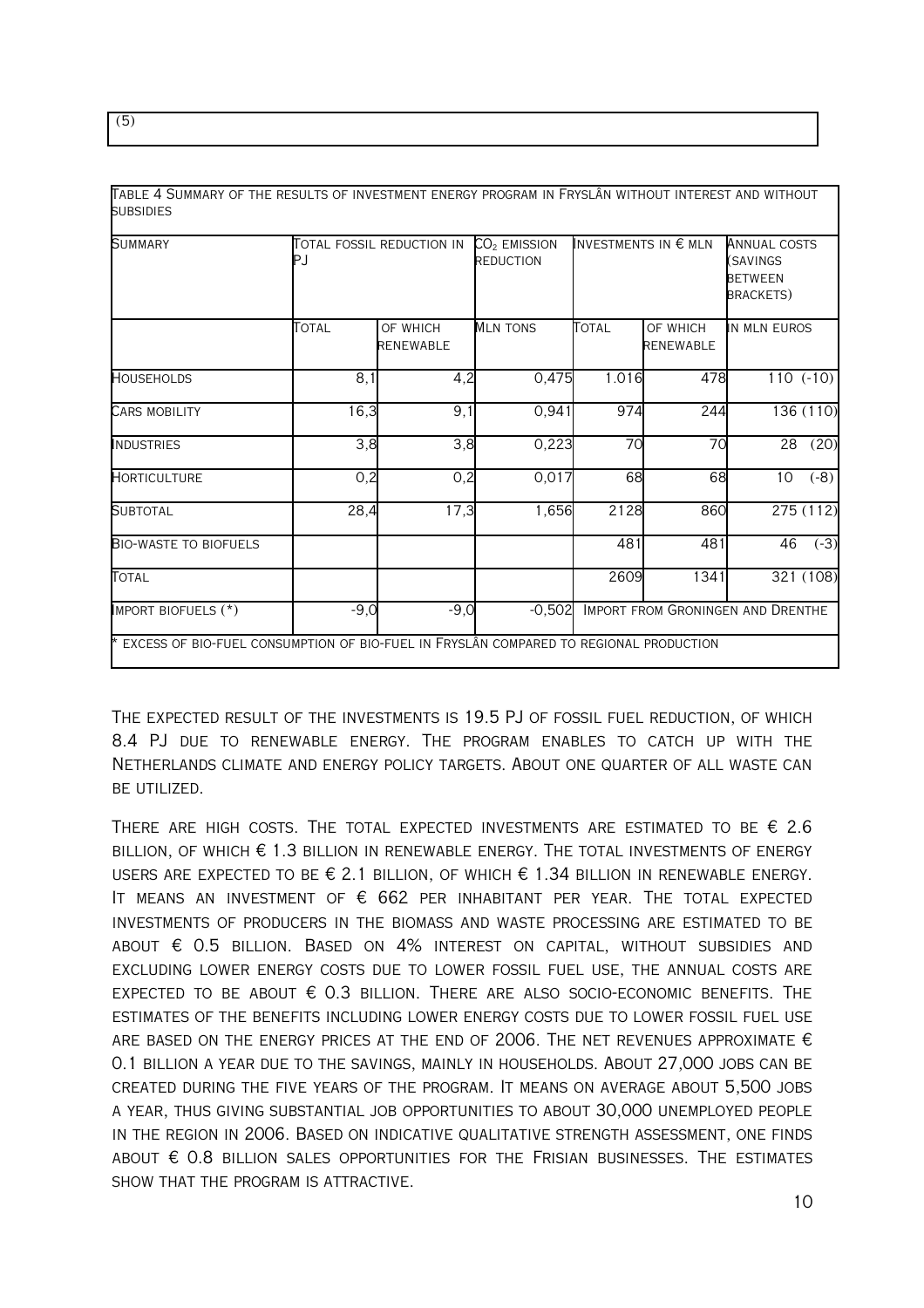The challenge is as how to reach the assumed 5% interest on capital because this interest is below the commercial one. Consequently the program cannot emerge spontaneously through the market. Policymakers must find a way to invoke the investments. One possibility is to subsidize the delivery of renewable energy and energy savings technologies. The second possibility is to reduce investors' risk, which can be done through state investments at the interest that is similar to the interest for investments in infrastructure. The effect of these options on annual benefits differs. The effect is compared in the following manner. It is assumed that all actions are taken in the region. In the case of the subsidies, we have calculated with 15% interest on capital. Then, the subsidies are estimated that are needed to achieve the break-even point between the annual costs and the savings due to lower energy use (it means that the calculations are based on the assumption of perfect allocation of the costs and revenues between the sectors). The subsidy is added to the annual costs up to the break-even point. The alternative is the policy that enables 5% interest rate, which is not unusual for state loans, securities and even in mortgage. Table 5 shows the results of this comparison.

| INTENEST VN CAFITAL       |                         |                                                     |                                              |                               |  |
|---------------------------|-------------------------|-----------------------------------------------------|----------------------------------------------|-------------------------------|--|
|                           | SUBSIDY FOR OUTPUT      | 15% INTEREST RATE WITH                              | 5% INTEREST RATE WITHOUT<br><b>SUBSIDIES</b> |                               |  |
| IN MILLION EUROS          | CAPITAL<br><b>COSTS</b> | <b>NET REVENUES</b><br>AFTER SAVINGS<br>$=$ SUBSIDY | CAPITAL COSTS                                | NET REVENUES<br>AFTER SAVINGS |  |
| <b>HOUSEHOLDS</b>         | 179                     | $-117$                                              | 102                                          | $-40$                         |  |
| <b>CARS MOBILITY</b>      | 194                     | 13                                                  | 126                                          | 81                            |  |
| <b>INDUSTRIES</b>         | 14                      | $-3$                                                | 9                                            | 14                            |  |
| <b>HORTICULTURE</b>       | 14                      | $-15$                                               | 9                                            | $-10$                         |  |
| SUBTOTAL IN USE           | 400                     | $-122$                                              | 246                                          | 44                            |  |
| <b>BIOFUEL PROCESSING</b> | 77                      | -56                                                 | 39                                           | $-18$                         |  |
| <b>TOTAL</b>              | 477                     | $-178$                                              | 285                                          | 26                            |  |

Table 5 Simulation of economic instruments in policymaking: subsidy for output and lower interest on capital

In case of the commercial interest on capital about € 178 million in subsidies would be needed, particularly in housing (insulation and low-fossil use in households) and production of bio-fuels from waste. In case of the low interest on capital, the net REVENUES APPROXIMATE  $\epsilon$  26 million without the subsidies. The advantage of the low INTEREST ON THE CAPITAL COMPARED TO THE SUBSIDIES FOR OUTPUT ADDS TO THE TOTAL OF  $\epsilon$ 205 million. This outcome is due to high investments in energy saving and renewable energy use. The simulation suggests that the policy making based on subsidies is more expensive than policy making based on the low interest on capital. The latter, however, is difficult to enforce on the country's scale without distorting of the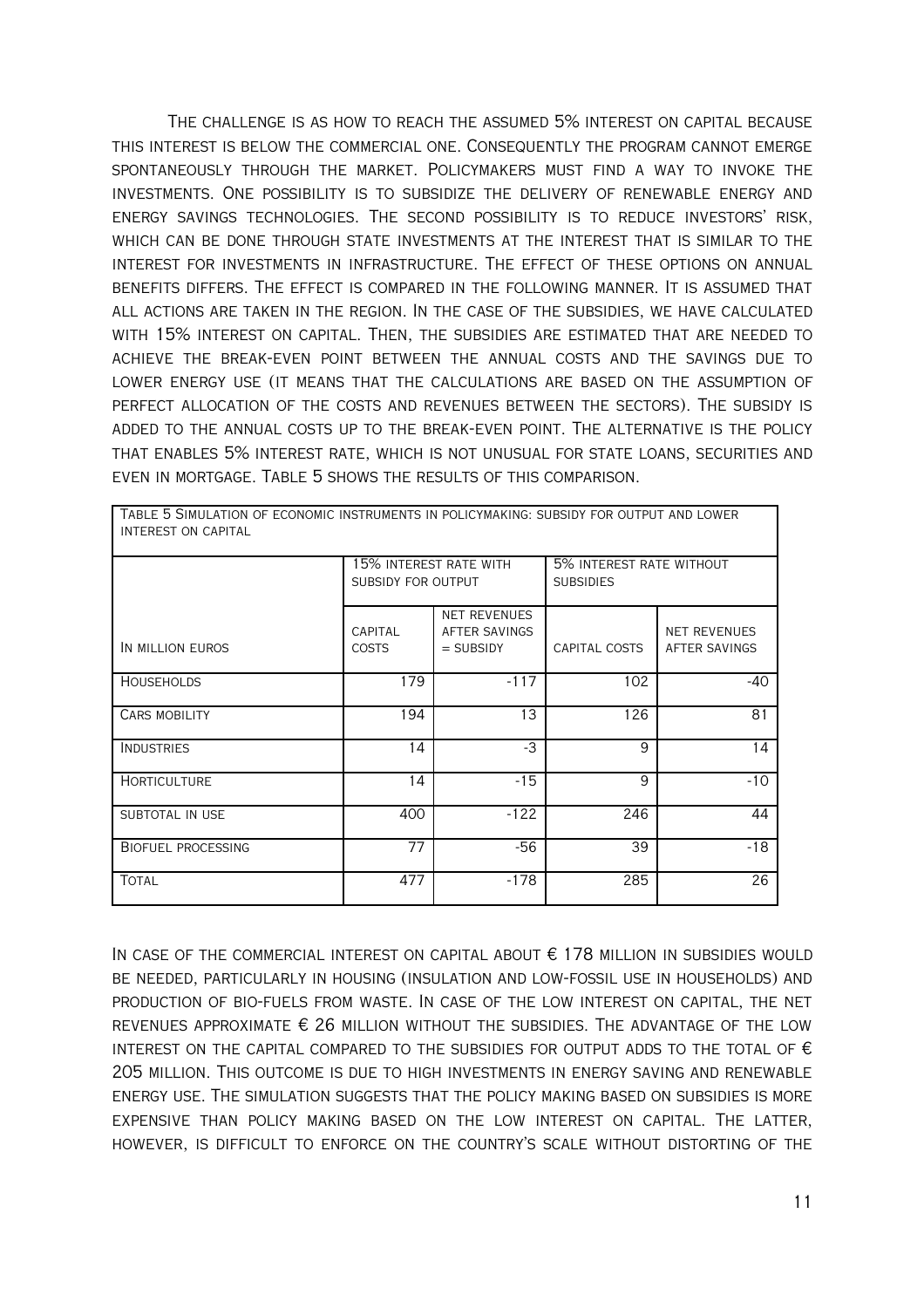financial system. This could be done on local and regional levels through the communal and regional energy enterprises, or price guarantees.

#### **Conclusions**

The EU policy aims at the shift from fossil fuel to renewable energy but it faces higher cost of the renewable technologies than the low-cost fossil fuel technologies. No doubt that high pricing of greenhouse gasses and lower-cost renewable technologies through subsidies are needed. This paper adds a perspective. The starting point is that innovations can provide higher grade outputs, in the case of renewable energy improvements in use of energy resources. The question is posed whether developments in the renewable energy use and production in Europe indicate creation of the higher grade outputs that enable to overcome the costs and how to foster better utilization of the energy resources. A positive answer to this question, though indicative, is based on the EU statistics and performance in a FEW REGIONS.

The use of renewable energy in electricity consumptions increases but it does not lead to the higher electricity prices for consumers. The countries' renewable energy production also grows albeit the growth rate strongly fluctuates in time and between the EU countries. Moreover, the production grows steadily much faster in some countries, which are not necessarily the countries with the pronounced policy in favor of the renewable energy. It is rather local availability of the renewable energy resources that matters. The growth of renewable energy production increasingly diversifies between countries. Some countries, apparently, have created the capacity to tune the renewable energy technologies to their energy system, which enables a more steady production growth. Such tuning improves utilization of the countries' energy resources, thereby dimming the impact of the costly renewable technologies on electricity prices, or even reducing the prices. For the EU policy it implies that its success largely depends on the countries' capabilities to employ the renewable energy technologies effectively in their specific energy system. Subsidies help to create the capabilities that invoke the growth, but they are insufficient to maintain the high growth. For the policymakers it implies that increasing variety of sound approaches can be found, whilst the standards for renewable energy technologies, costs and effects rather obscure the effective uses that are tune to the energy resource. The EU actions, therefore, should foster the diversification because it creates opportunities for the more effective use of the renewable energy resources at lower costs and even a net benefit in many cases in comparison with the fossil fuels (as long as there is equal level playing field in terms of subsidies, infrastructure and so on).

The diversification in renewable energy production and use also emerges on the regional level, which is assessed for five economic periphery regions in Denmark, Germany, Netherlands, Sweden and United Kingdom. The periphery regions,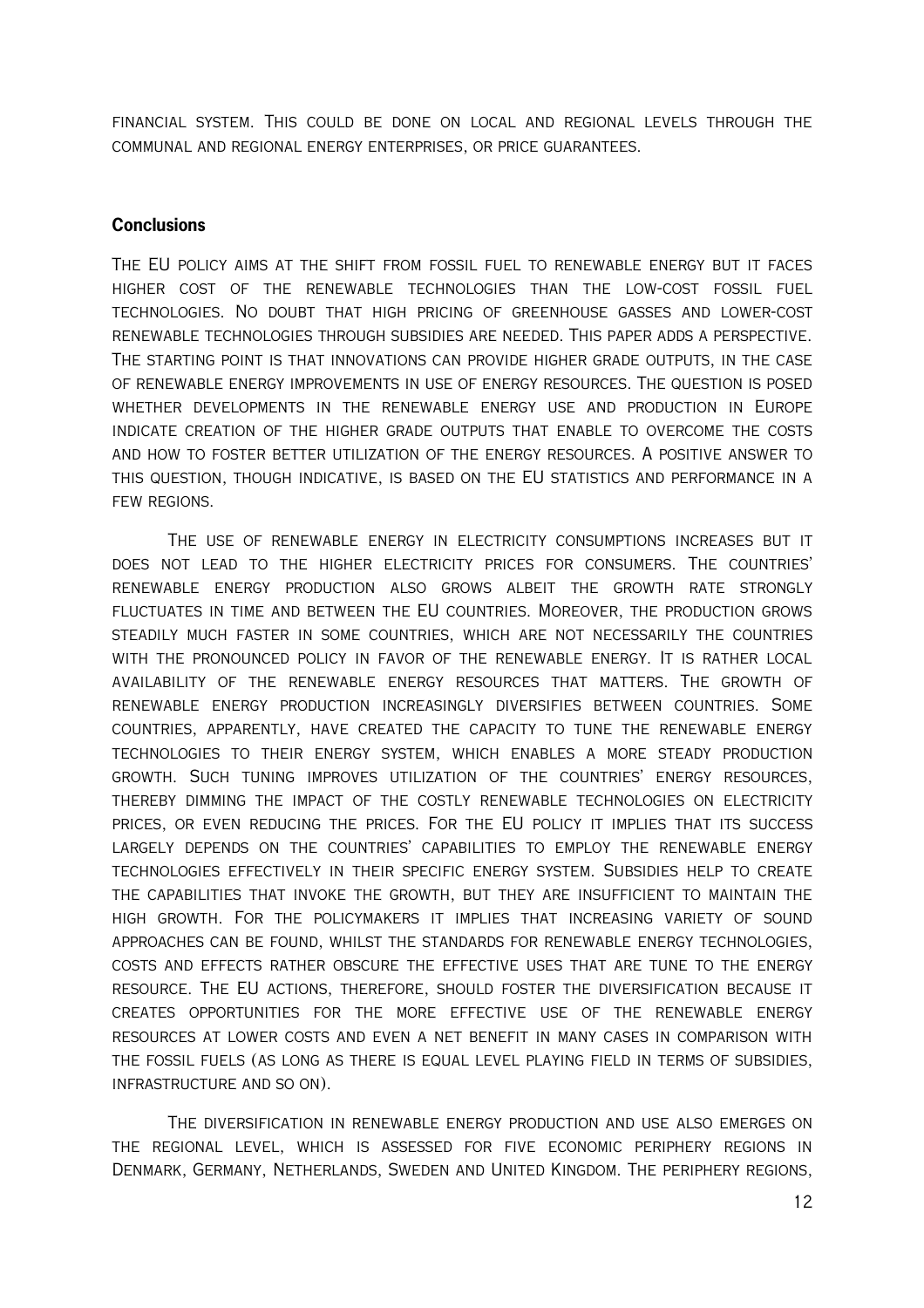however, underutilize the renewable energy resources compared to the economic centers. The progress in renewable energy use and production is apparently not primarily due to the low costs of labor and land, which can be found the periphery, but rather due to the high regional know-how and business capability. It is a major challenge in the periphery regions to boost these capabilities. The major competitive factor in a periphery region is low interest on capital for the investments in renewable energy. On the regional level, the low-interest on capital can be created through the regional state and communities' enterprises and guarantees. On the EU level, in addition to the emission pricing and trading instruments, the regional initiatives can be fostered through inter-regional co-operation on the know-how and business capacity building in renewable energy production and use.

## **Literature**

EEA (2004), European Environmental Agency, Energy Subsidies in European Union, A brief overview, Technical Report 1/2004, Copenhagen.

EU, (2008), Commission Staff Working Document, Energy Sources, Production Costs and Performance of Technologies for Power Generation, Heating and Transport, Commission of European Communities, Brussels 13-11-2008.

Helpman, E., (2004), The Mystery of Economic Growth, The Belknap Press of Harvard University Press, Cambridge Massachussets.

Intelligent Energy, [http://ec.europa.eu/energy/intelligent/projects/sec\\_en.htm](http://ec.europa.eu/energy/intelligent/projects/sec_en.htm) Krozer, Y., (2008), Innovations and the Environment, Springer Press, London. Managenergy,<http://www.managenergy.net/submenu/Srep.htm>

Steger, U, W. Achterberg, K. Blok, H. Bode, W. Frenz, C. Gather, G. Hanekamp, D. Imboden, M. Jahnke, M. Kost, R. Kurz, H.G.Nutzinger, T. Ziesemer, (2005), Sustainable Development and Innovation in the Energy Sector, Springer, Berlin-Heidelberg.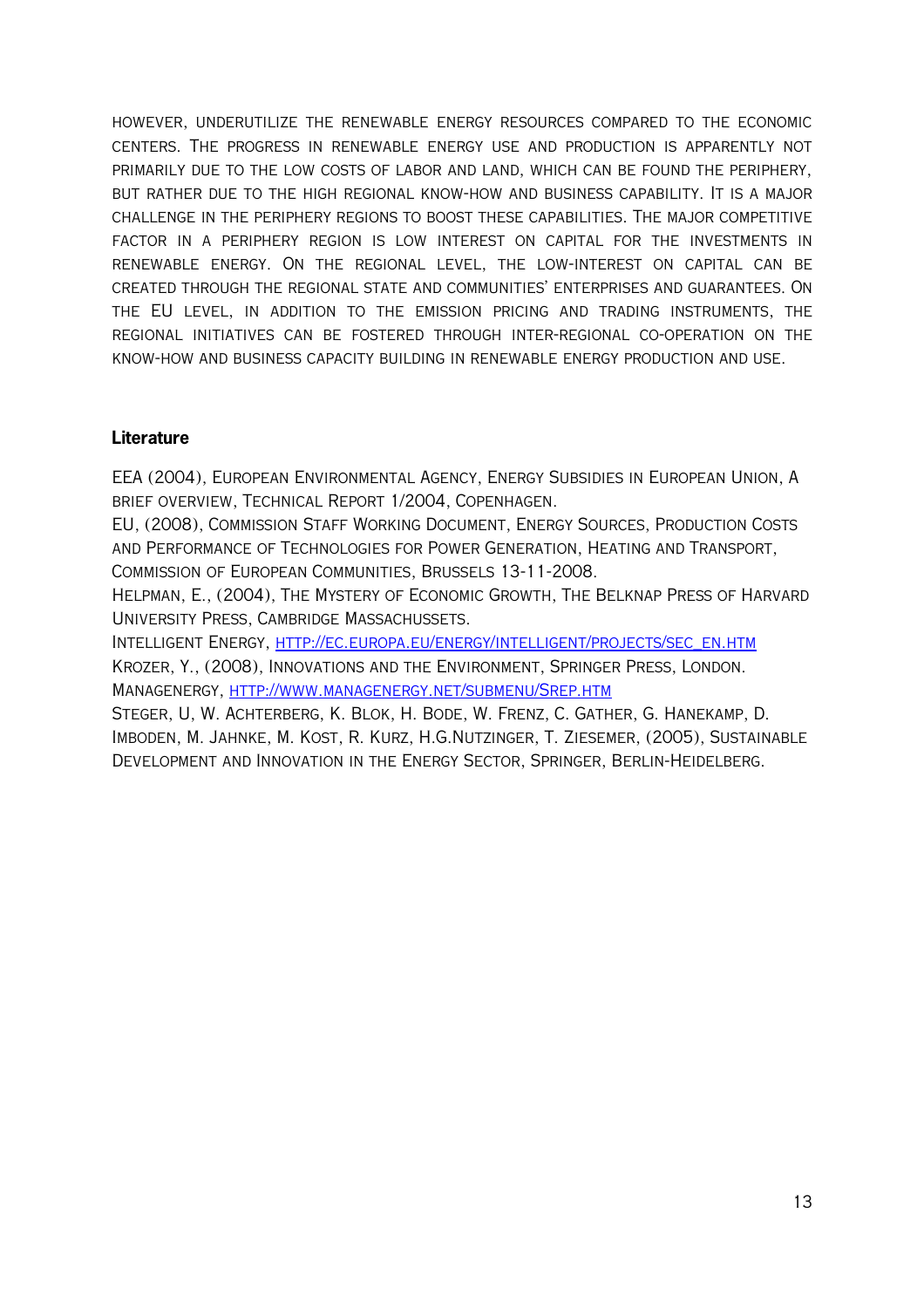# **Appendix 1 Statistical data on energy use, fossil fuels and renewable production in EU 27 countries**

| TABLE 1. AVERAGE ANNUAL GROWTH OF ENERGY USE PER GNP, FOSSIL FUEL PRODUCTION AND RENEWABLE ENERGY |                              |        |        |                            |        |        |                             |       |       |
|---------------------------------------------------------------------------------------------------|------------------------------|--------|--------|----------------------------|--------|--------|-----------------------------|-------|-------|
| PRODUCTION IN THE EU                                                                              |                              |        |        |                            |        |        |                             |       |       |
|                                                                                                   | ENERGY USE: T.O.E. PER € MLN |        |        | <b>FOSSIL FUEL PRIMARY</b> |        |        | <b>RENEWABLE PRODUCTION</b> |       |       |
| 1995-2006                                                                                         | GNP                          |        |        | <b>PRODUCTION</b>          |        |        | <b>TOTAL</b>                |       |       |
|                                                                                                   | 1996-20                      | 1996-2 | 2002-2 | 1996-2                     | 1996-  | 2002-  | 1996-                       | 1996- | 2002- |
|                                                                                                   | 06                           | 001    | 006    | 006%                       | 2001   | 2006   | 2006                        | 2001  | 2006  |
| EU (27 COUNTRIES)                                                                                 | $-1%$                        | $-1%$  | $-1%$  | $-1\%$                     | 0%     | $-1%$  | 2%                          | 1%    | 2%    |
| <b>BELGIUM</b>                                                                                    | 0%                           | 0%     | $-1%$  | 1%                         | 1%     | 0%     | 3%                          | 1%    | 5%    |
| <b>BULGARIA</b>                                                                                   | $-2%$                        | $-1%$  | $-2%$  | 0%                         | 0%     | 0%     | 5%                          | 5%    | 5%    |
| <b>CZECH REPUBLIC</b>                                                                             | $-1%$                        | $-1%$  | $-1%$  | 0%                         | 0%     | 0%     | 5%                          | 1%    | 10%   |
| DENMARK                                                                                           | $-1%$                        | $-1%$  | 0%     | 3%                         | 4%     | 1%     | 3%                          | 3%    | 3%    |
| <b>GERMANY</b>                                                                                    | $0\%$                        | $0\%$  | $0\%$  | $-1%$                      | $-1%$  | $-1%$  | 5%                          | 3%    | 6%    |
| <b>ESTONIA</b>                                                                                    | $-3%$                        | $-3%$  | $-3%$  | 0%                         | $-1%$  | 1%     | 1%                          | 1%    | 1%    |
| <b>IRELAND</b>                                                                                    | $-2%$                        | $-2%$  | $-2%$  | $-5%$                      | $-7%$  | $-2%$  | 4%                          | 3%    | 5%    |
| <b>GREECE</b>                                                                                     | $-1%$                        | $-1%$  | $-1%$  | 0%                         | 0%     | 0%     | 1%                          | 0%    | 3%    |
| <b>SPAIN</b>                                                                                      | 0%                           | 0%     | 0%     | $-1%$                      | 0%     | $-1%$  | 2%                          | 3%    | $1\%$ |
| <b>FRANCE</b>                                                                                     | 0%                           | 0%     | $-1%$  | 0%                         | 0%     | 0%     | 0%                          | 0%    | $-1%$ |
| <b>ITALY</b>                                                                                      | 0%                           | 0%     | 0%     | $-1%$                      | $-2%$  | $-1%$  | 2%                          | 1%    | 3%    |
| <b>CYPRUS</b>                                                                                     | 0%                           | 0%     | $-1%$  | 0%                         | 0%     | 0%     | 1%                          | 0%    | 1%    |
| LATVIA                                                                                            | $-2%$                        | $-2%$  | $-3%$  | $-13%$                     | $-11%$ | $-15%$ | 1%                          | 1%    | 2%    |
| LITHUANIA                                                                                         | $-3%$                        | $-2%$  | $-3%$  | $-1%$                      | 0%     | $-3%$  | 2%                          | 2%    | 2%    |
| LUXEMBOURG                                                                                        | $-1%$                        | $-2%$  | 0%     | 0%                         | 0%     | 0%     | 2%                          | 0%    | 4%    |
| <b>HUNGARY</b>                                                                                    | $-1%$                        | $-2%$  | $-1%$  | $-1%$                      | $-2%$  | $-1%$  | 3%                          | $-2%$ | 8%    |
| <b>MALTA</b>                                                                                      | $-1%$                        | $-3%$  | 1%     | 0%                         | 0%     | 0%     | 0%                          | 0%    | 0%    |
| <b>NETHERLANDS</b>                                                                                | $-1%$                        | $-1%$  | 0%     | $0\%$                      | $-1%$  | 0%     | 3%                          | 4%    | 2%    |
| AUSTRIA                                                                                           | 0%                           | 0%     | 0%     | 0%                         | 0%     | $-1%$  | 1%                          | 1%    | 0%    |
| <b>POLAND</b>                                                                                     | $-2%$                        | $-3%$  | $-1%$  | $-1%$                      | $-2%$  | 0%     | 1%                          | 0%    | 2%    |
| PORTUGAL                                                                                          | 0%                           | 0%     | 0%     | 0%                         | 0%     | 0%     | 1%                          | 1%    | 1%    |
| ROMANIA                                                                                           | $-2%$                        | $-2%$  | $-2%$  | $-1%$                      | $-1%$  | $-1%$  | 2%                          | 1%    | 3%    |
| <b>SLOVENIA</b>                                                                                   | $-1%$                        | $-1%$  | $-1%$  | 0%                         | 0%     | 1%     | 1%                          | 3%    | 0%    |
| <b>SLOVAKIA</b>                                                                                   | $-2%$                        | $-1%$  | $-3%$  | 1%                         | 2%     | 0%     | 2%                          | 3%    | 1%    |
| <b>FINLAND</b>                                                                                    | $-1%$                        | $-1%$  | 0%     | 1%                         | 0%     | 2%     | 1%                          | 1%    | 1%    |
| <b>SWEDEN</b>                                                                                     | $-1%$                        | $-1%$  | $-1%$  | 0%                         | 0%     | $-1%$  | 0%                          | 1%    | 0%    |
| <b>UNITED KINGDOM</b>                                                                             | $-1%$                        | $-1%$  | $-1%$  | $-1%$                      | 0%     | $-3%$  | 3%                          | 2%    | 4%    |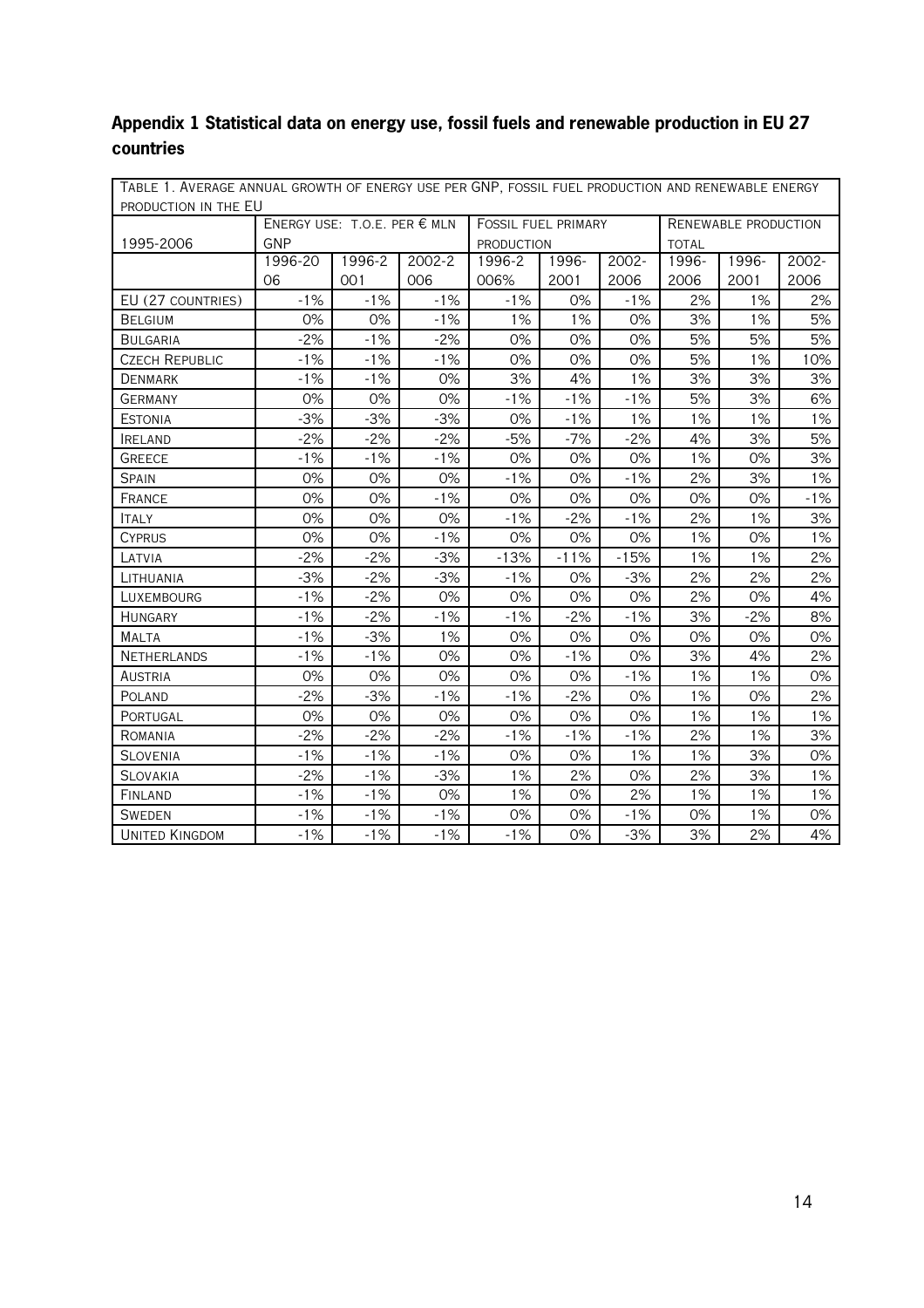| TABLE 2 RENEWABLE PRODUCTION IN ENERGY CONSUMPTION AND RENEWABLE ENERGY |              |                    |             |                                       |      |       |
|-------------------------------------------------------------------------|--------------|--------------------|-------------|---------------------------------------|------|-------|
| MIX                                                                     |              |                    |             |                                       |      |       |
| <b>YEAR 2006</b>                                                        | <b>TOTAL</b> |                    |             | RENEWABLE RESOURCE IN TOTAL RENEWABLE |      |       |
|                                                                         |              | <b>ENERGY 2006</b> |             |                                       |      |       |
|                                                                         |              | <b>BIOMASS</b>     | <b>HYDR</b> | <b>GEOTHERM</b>                       | SOLA | WIND  |
|                                                                         |              |                    | O           | AL                                    | R    |       |
| EU (27                                                                  |              |                    |             |                                       |      |       |
| COUNTRIES)                                                              | 11%          | 69%                | 21%         | 4%                                    | 1%   | 6%    |
| <b>BELGIUM</b>                                                          | 3%           | 95%                | 2%          | 0%                                    | 0%   | 2%    |
| <b>BULGARIA</b>                                                         | 12%          | 66%                | 31%         | 3%                                    | 0%   | 0%    |
| <b>CZECH REPUBLIC</b>                                                   | 8%           | 90%                | 10%         | 0%                                    | 0%   | 0%    |
| <b>DENMARK</b>                                                          | 19%          | 81%                | 0%          | 0%                                    | 0%   | 18%   |
| <b>GERMANY</b>                                                          | 9%           | 76%                | 8%          | 1%                                    | 2%   | 12%   |
| <b>ESTONIA</b>                                                          | 22%          | 99%                | 0%          | 0%                                    | 0%   | 1%    |
| <b>IRELAND</b>                                                          | 3%           | 52%                | 15%         | 0%                                    | 0%   | 33%   |
| <b>GREECE</b>                                                           | 8%           | 56%                | 29%         | 1%                                    | 6%   | 8%    |
| <b>SPAIN</b>                                                            | 10%          | 55%                | 23%         | 0%                                    | 1%   | 21%   |
| <b>FRANCE</b>                                                           | 11%          | 70%                | 28%         | 1%                                    | 0%   | $1\%$ |
| <b>ITALY</b>                                                            | 9%           | 31%                | 26%         | 41%                                   | 0%   | 2%    |
| <b>CYPRUS</b>                                                           | 3%           | 14%                |             | 0%                                    | 86%  | 0%    |
| LATVIA                                                                  | 44%          | 87%                | 13%         | 0%                                    | 0%   | 0%    |
| LITHUANIA                                                               | 17%          | 95%                | 4%          | 0%                                    | 0%   | 0%    |
| LUXEMBOURG                                                              | 2%           | 80%                | 11%         | 0%                                    | 3%   | 6%    |
| <b>HUNGARY</b>                                                          | 7%           | 92%                | 1%          | 7%                                    | 0%   | 0%    |
| MALTA                                                                   | N.A.         |                    |             |                                       |      |       |
| <b>NETHERLANDS</b>                                                      | 5%           | 89%                | 0%          | 0%                                    | 1%   | 10%   |
| <b>AUSTRIA</b>                                                          | 26%          | 53%                | 43%         | 0%                                    | 1%   | 2%    |
| POLAND                                                                  | 8%           | 96%                | 3%          | 0%                                    | 0%   | 0%    |
| PORTUGAL                                                                | 23%          | 70%                | 22%         | 2%                                    | 1%   | 6%    |
| ROMANIA                                                                 | 20%          | 67%                | 33%         | 0%                                    | 0%   | 0%    |
| <b>SLOVENIA</b>                                                         | 16%          | 60%                | 40%         | 0%                                    | 0%   | 0%    |
| <b>SLOVAKIA</b>                                                         | 8%           | 57%                | 43%         | 1%                                    | 0%   | 0%    |
| FINLAND                                                                 | 32%          | 88%                | 11%         | 0%                                    | 0%   | 0%    |
| <b>SWEDEN</b>                                                           | 45%          | 64%                | 36%         | 0%                                    | 0%   | 1%    |
| <b>UNITED</b>                                                           |              |                    |             |                                       |      |       |
| <b>KINGDOM</b>                                                          | 3%           | 80%                | 10%         | 0%                                    | 1%   | 9%    |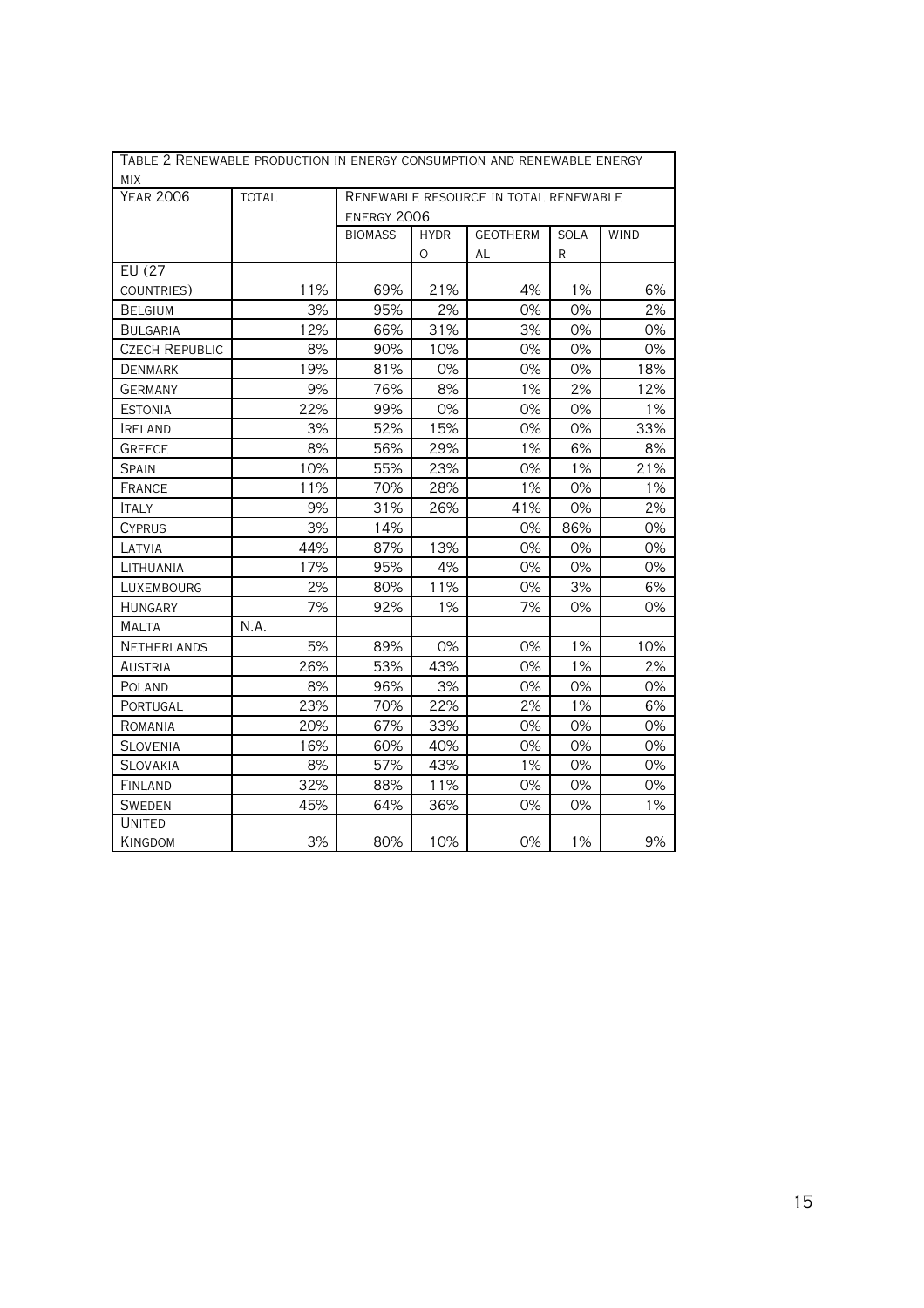| TABLE 3 ANNUAL AVERAGE GROWTH OF THE RENEWABLE ENERGY PRODUCTION TOTAL AND BY RESOURCE |        |                         |        |        |                                   |        |        |                     |        |  |
|----------------------------------------------------------------------------------------|--------|-------------------------|--------|--------|-----------------------------------|--------|--------|---------------------|--------|--|
|                                                                                        |        | RENEWABLE ENERGY GROWTH |        |        | <b>BIOMASS &amp; WASTE GROWTH</b> |        |        | <b>HYDRO GROWTH</b> |        |  |
|                                                                                        | 1996-2 | 1996-2                  | 2002-2 | 1995-2 | 1996-2                            | 2002-2 | 1995-2 | 1996-2              | 2002-2 |  |
|                                                                                        | 006    | 001                     | 006    | 006    | 001                               | 006    | 006    | 001                 | 006    |  |
| <b>EU 27</b>                                                                           |        |                         |        |        |                                   |        |        |                     |        |  |
| <b>COUNTRIES</b>                                                                       | 2%     | 1%                      | 2%     | 2%     | 1%                                | 3%     | 0%     | 1%                  | $-2%$  |  |
| <b>BELGIUM</b>                                                                         | 3%     | 1%                      | 5%     | 3%     | 1%                                | 5%     | 0%     | 2%                  | $-2%$  |  |
| <b>BULGARIA</b>                                                                        | 5%     | 5%                      | 5%     | 5%     | 7%                                | 3%     | 3%     | 0%                  | 8%     |  |
| CZECH                                                                                  |        |                         |        |        |                                   |        |        |                     |        |  |
| REPUBLIC                                                                               | 5%     | 1%                      | 10%    | 6%     | 1%                                | 12%    | 1%     | 0%                  | 2%     |  |
| <b>DENMARK</b>                                                                         | 3%     | 3%                      | 3%     | 2%     | 2%                                | 2%     | $-2%$  | $-3%$               | 0%     |  |
| <b>GERMANY</b>                                                                         | 5%     | 3%                      | 6%     | 5%     | 4%                                | 7%     | 0%     | 0%                  | $-1%$  |  |
| <b>ESTONIA</b>                                                                         | 1%     | 1%                      | 1%     | 1%     | 1%                                | 1%     | 0%     | 0%                  | 0%     |  |
| <b>IRELAND</b>                                                                         | 4%     | 3%                      | 5%     | 3%     | 4%                                | 3%     | 0%     | $-1%$               | 2%     |  |
| <b>GREECE</b>                                                                          | 1%     | 0%                      | 3%     | 0%     | 1%                                | 0%     | 2%     | $-4%$               | 9%     |  |
| <b>SPAIN</b>                                                                           | 2%     | 3%                      | 1%     | 1%     | 1%                                | 2%     | 0%     | 4%                  | -4%    |  |
| FRANCE                                                                                 | 0%     | 0%                      | $-1%$  | 0%     | 0%                                | 0%     | $-1%$  | 0%                  | $-3%$  |  |
| <b>ITALY</b>                                                                           | 2%     | 1%                      | 3%     | 5%     | 3%                                | 7%     | 0%     | 2%                  | $-2%$  |  |
| <b>CYPRUS</b>                                                                          | 1%     | 0%                      | 1%     | $-2%$  | $-1%$                             | $-3%$  | 0%     | 0%                  | 0%     |  |
| LATVIA                                                                                 | 1%     | 1%                      | 2%     | 1%     | 1%                                | 2%     | 0%     | 0%                  | 0%     |  |
| LITHUANIA                                                                              | 2%     | 2%                      | 2%     | 2%     | 2%                                | 2%     | 0%     | $-1%$               | 2%     |  |
| LUXEMBOURG                                                                             | 2%     | 0%                      | 4%     | 2%     | 1%                                | 3%     | 1%     | $-9%$               | 13%    |  |
| <b>HUNGARY</b>                                                                         | 3%     | $-2%$                   | 8%     | 3%     | $-2%$                             | 10%    | 1%     | 1%                  | 0%     |  |
| MALTA                                                                                  |        |                         |        |        |                                   |        |        |                     |        |  |
| <b>NETHERLANDS</b>                                                                     | 3%     | 4%                      | 2%     | 3%     | 3%                                | 2%     | 0%     | 2%                  | $-1%$  |  |
| AUSTRIA                                                                                | 1%     | 1%                      | 0%     | 1%     | 2%                                | 1%     | 0%     | 1%                  | $-1%$  |  |
| POLAND                                                                                 | 1%     | 0%                      | 2%     | 1%     | 0%                                | 2%     | 0%     | 2%                  | $-1%$  |  |
| PORTUGAL                                                                               | 1%     | 1%                      | 1%     | 1%     | 0%                                | 1%     | 1%     | 4%                  | $-2%$  |  |
| ROMANIA                                                                                | 2%     | 1%                      | 3%     | 3%     | 3%                                | 4%     | 0%     | $-1%$               | 2%     |  |
| <b>SLOVENIA</b>                                                                        | 1%     | 3%                      | 0%     | 2%     | 4%                                | 0%     | 0%     | 1%                  | 0%     |  |
| <b>SLOVAKIA</b>                                                                        | 2%     | 3%                      | 1%     | 7%     | 11%                               | 3%     | 0%     | 0%                  | $-1%$  |  |
| FINLAND                                                                                | 1%     | 1%                      | 1%     | 2%     | 2%                                | 2%     | 0%     | 0%                  | $-1%$  |  |
| <b>SWEDEN</b>                                                                          | 0%     | 1%                      | 0%     | 1%     | 0%                                | 2%     | 0%     | 1%                  | $-2\%$ |  |
| <b>UNITED</b>                                                                          |        |                         |        |        |                                   |        |        |                     |        |  |
| <b>KINGDOM</b>                                                                         | 3%     | 2%                      | 4%     | 3%     | 2%                                | 4%     | 0%     | $-1%$               | 1%     |  |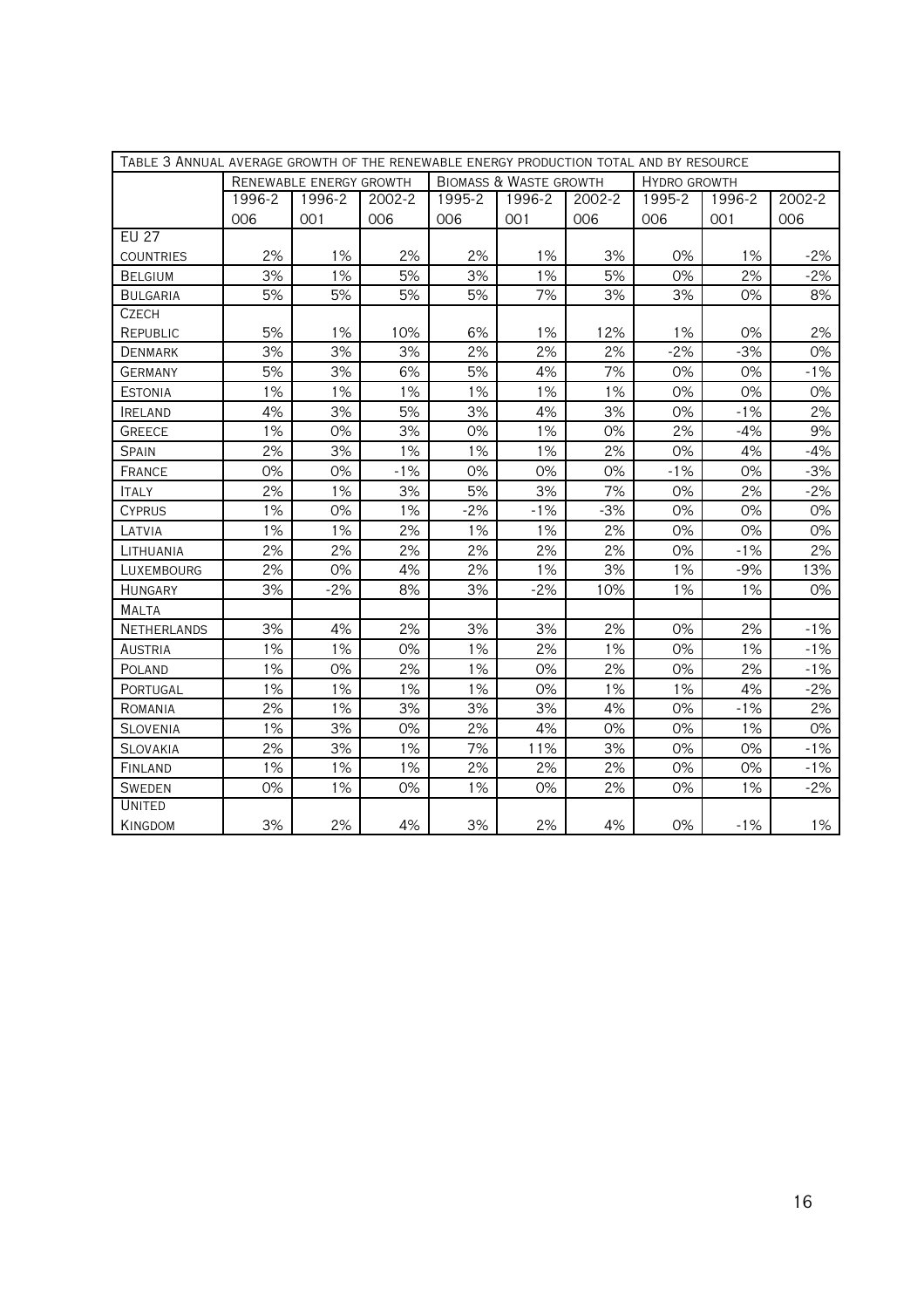| TABLE 3 CONTINUED  |        |                          |        |              |        |        |                    |        |        |
|--------------------|--------|--------------------------|--------|--------------|--------|--------|--------------------|--------|--------|
|                    |        | <b>GEOTHERMAL GROWTH</b> |        | SOLAR GROWTH |        |        | <b>WIND GROWTH</b> |        |        |
|                    | 1995-2 | 1996-2                   | 2002-2 | 1995-2       | 1996-2 | 2002-2 | 1995-2             | 1996-2 | 2002-2 |
|                    | 006    | 001                      | 006    | 006          | 001    | 006    | 006                | 001    | 006    |
| EU (27             |        |                          |        |              |        |        |                    |        |        |
| COUNTRIES)         | 2%     | 0%                       | 4%     | 5%           | 4%     | 6%     | 12%                | 14%    | 10%    |
| <b>BELGIUM</b>     | 3%     | 10%                      | $-6%$  | 4%           | 0%     | 10%    | 14%                | 8%     | 20%    |
| <b>BULGARIA</b>    | 0%     | 0%                       | 0%     | 0%           | 0%     | 0%     | 0%                 | 0%     | 0%     |
| <b>CZECH</b>       |        |                          |        |              |        |        |                    |        |        |
| <b>REPUBLIC</b>    | 0%     | 0%                       | 0%     | 2%           | 0%     | 4%     | 5%                 | 0%     | 12%    |
| <b>DENMARK</b>     | 7%     | 3%                       | 12%    | 3%           | 3%     | 2%     | 7%                 | 9%     | 3%     |
| <b>GERMANY</b>     | 12%    | 19%                      | 3%     | 10%          | 9%     | 10%    | 11%                | 13%    | 9%     |
| <b>ESTONIA</b>     | 0%     | 0%                       | 0%     | 0%           | 0%     | 0%     | 8%                 | 0%     | 17%    |
| <b>IRELAND</b>     | 0%     | 0%                       | 0%     | 0%           | 0%     | 0%     | 19%                | 24%    | 14%    |
| <b>GREECE</b>      | 5%     | $-3%$                    | 15%    | 1%           | 1%     | 1%     | 15%                | 22%    | 7%     |
| <b>SPAIN</b>       | 4%     | 7%                       | 0%     | 5%           | 3%     | 7%     | 18%                | 24%    | 10%    |
| FRANCE             | 0%     | $-1%$                    | 2%     | 3%           | 2%     | 4%     | 21%                | 17%    | 25%    |
| <b>ITALY</b>       | 2%     | 0%                       | 4%     | 6%           | 4%     | 9%     | 22%                | 33%    | 8%     |
| <b>CYPRUS</b>      | 0%     | 0%                       | 0%     | 1%           | 1%     | 2%     | 0%                 | 0%     | 0%     |
| LATVIA             | 0%     | 0%                       | 0%     | 0%           | 0%     | 0%     | 5%                 | 0%     | 12%    |
| LITHUANIA          | $-6%$  | 0%                       | $-13%$ | 0%           | 0%     | 0%     | 0%                 | 0%     | 0%     |
| LUXEMBOURG         | 0%     | 0%                       | 0%     | 0%           | 0%     | 0%     | 6%                 | 5%     | 8%     |
| <b>HUNGARY</b>     | 0%     | 0%                       | 0%     | 3%           | 0%     | 6%     | 0%                 | 0%     | 0%     |
| <b>MALTA</b>       |        |                          |        |              |        |        |                    |        |        |
| <b>NETHERLANDS</b> | 0%     | 0%                       | 0%     | 7%           | 7%     | 6%     | 9%                 | 7%     | 10%    |
| <b>AUSTRIA</b>     | 10%    | 11%                      | 8%     | 4%           | 4%     | 4%     | 17%                | 15%    | 20%    |
| POLAND             | 6%     | 0%                       | 13%    | 0%           | 0%     | 0%     | 12%                | 0%     | 27%    |
| PORTUGAL           | 3%     | 4%                       | 3%     | 2%           | 2%     | 2%     | 22%                | 22%    | 21%    |
| ROMANIA            | 3%     | $-3%$                    | 11%    | 0%           | 0%     | 0%     | 0%                 | 0%     | 0%     |
| <b>SLOVENIA</b>    | 0%     | 0%                       | 0%     | 0%           | 0%     | 0%     | 0%                 | 0%     | 0%     |
| <b>SLOVAKIA</b>    | $-2%$  | 0%                       | $-4%$  | 0%           | 0%     | 0%     | 0%                 | 0%     | 0%     |
| FINLAND            | 0%     | 0%                       | 0%     | 0%           | 0%     | 0%     | 10%                | 13%    | 7%     |
| <b>SWEDEN</b>      | 0%     | 0%                       | 0%     | 1%           | 1%     | 0%     | 9%                 | 11%    | 6%     |
| UNITED             |        |                          |        |              |        |        |                    |        |        |
| KINGDOM            | 0%     | 0%                       | 0%     | 7%           | 6%     | 9%     | 9%                 | 6%     | 13%    |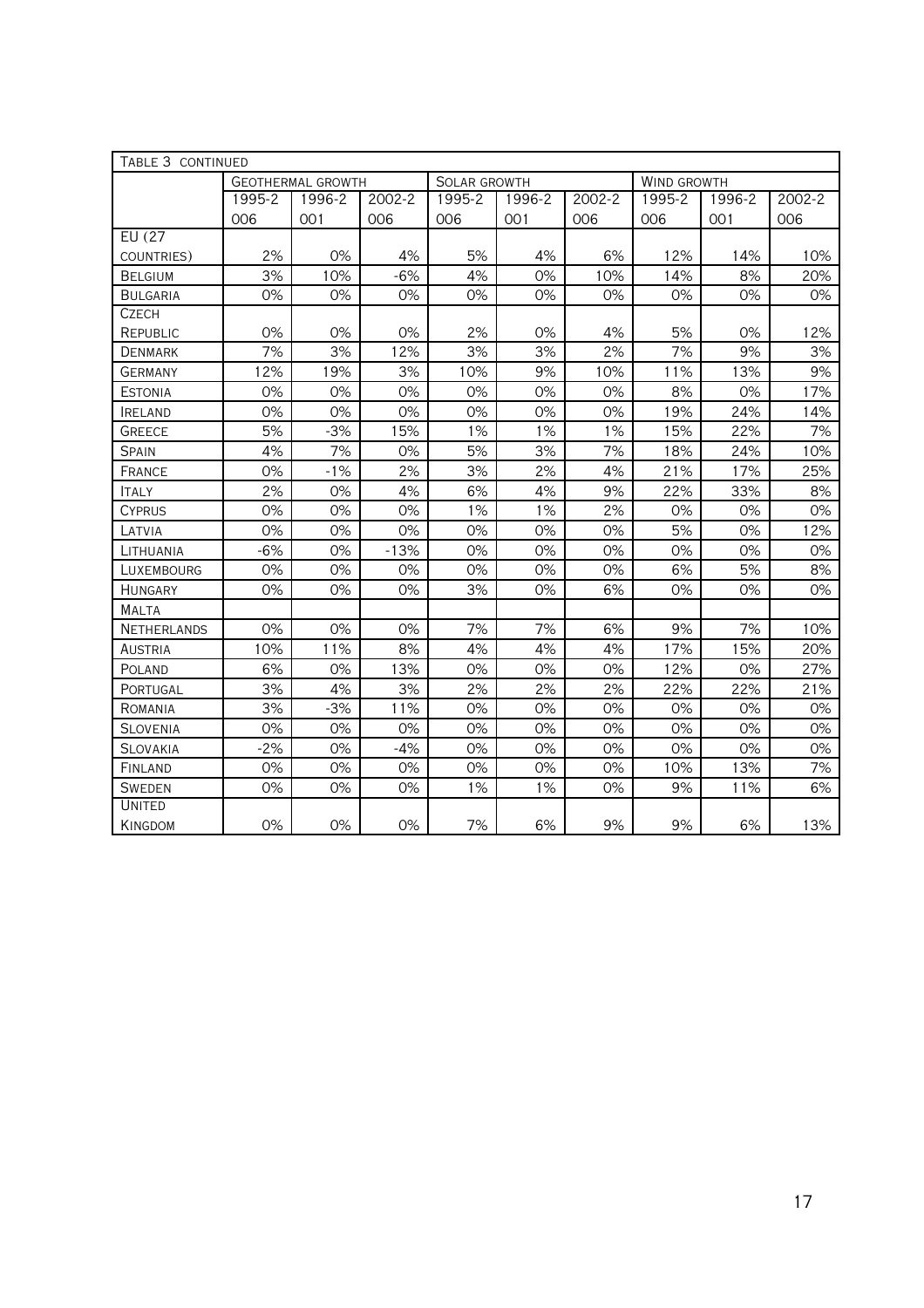## **Appendix 2 Economic and energy data on five regions in North Europe**

The Table shows basic data on five regions in North Europe. The definitions of the regions in the Eurostat database and in the ERE research match Nordjylland, Schleswig-Holstein and Fryslân. There are differences for Västra Götaland and Aberdeenshire in the ERE project. T that are smaller areas than respectively Västsverige and Eastern Scotland in Eurostat data. In these cases it is assumed that the GNP per capita are equal.

|              | ECONOMIC DATA AND ENERGY CONSUMPTION | <b>DENEMARK</b>  | <b>DUITSLAND</b> | <b>NEDERLA</b>   | ZWEDEN           | UK               |
|--------------|--------------------------------------|------------------|------------------|------------------|------------------|------------------|
|              |                                      | EN               |                  | <b>ND</b>        |                  |                  |
|              | <b>NUTS REGION BY NAME</b>           | NORDJYLLA        | SCHLESWIG-       | FRIESLAN         | <b>VÄSTSVERI</b> | <b>EASTERN</b>   |
|              |                                      | <b>ND</b>        | <b>HOLSTEIN</b>  | D(NL)            | GE               | <b>SCOTLAND</b>  |
|              | <b>NUTS REGION BY CODE</b>           | DKO              | <b>DEFO</b>      | <b>NL</b>        | SE2              | UKM2             |
|              |                                      | 5                |                  | 12               | 3                |                  |
|              | NAME IN RESEARCH                     | NORDJYLLA        | SCHLESWIG-       | FRYSLÂN          | <b>VÄSTRA</b>    | ABERDEENSHI      |
|              |                                      | <b>ND</b>        | <b>HOLSTEIN</b>  |                  | GÖTALAND         | RE               |
| <b>COUNT</b> | POPULATION MLN CAPITA                | $\overline{5.4}$ | 82.4             | 16.3             | 9.0              | 60.4             |
| <b>RY</b>    |                                      |                  |                  |                  |                  |                  |
| REGIO        |                                      | 0.58             | 1.52             | 0.64             | 2.83             | 0.21             |
| N            |                                      |                  |                  |                  |                  |                  |
|              | <b>REGION TO COUNTRY</b>             | 11%              | 2%               | 4%               | 31%              | 0.3%             |
| <b>COUNT</b> | GNP, GDP, €/CAP.                     | 40,2             | 28,161           | $\overline{33,}$ | 34,6             | 32,10            |
| <b>RY</b>    |                                      | 29               |                  | 055              | 44               | 6                |
| REGIO        |                                      | 35,7             | 24,685           | 26,              | 33,3             | 32,88            |
| N            |                                      | 77               |                  | 514              | 48               | 3                |
|              | <b>REGION TO COUNTRY</b>             | $\Omega$ .       | 0.88             | 0.               | 0.               | 1.0              |
|              |                                      | 89               |                  | 80               | 96               | $\mathbf{2}$     |
| <b>COUNT</b> | FINAL ENERGY CONSUMPTION, MWH/       | 33.5             | 31.5             | 36.2             | 42.7             | 29.0             |
| <b>RY</b>    | CAP                                  |                  |                  |                  |                  |                  |
| REGIO        |                                      | $\overline{3}$   | 44.              | 28.4             | 1                | 44.              |
| N            |                                      | 2.7              | 7                |                  | 8.8              | $\mathbf{1}$     |
|              | <b>REGION TO COUNTRY</b>             | $\Omega$ .       | 1.42             | $\overline{0}$ . | $\Omega$ .       | 1.5              |
|              |                                      | 98               |                  | 78               | 44               | $\mathbf{2}$     |
| <b>COUNT</b> | RENEWABLE ENERGY IN ELECTRICITY      | 26%              | 12%              | 8%               | 48%              | $\overline{5\%}$ |
| <b>RY</b>    | PRODUCTION %                         |                  |                  |                  |                  |                  |
| REGIO        |                                      | 17%              | 9%               | 7%               | 79%              | 12%              |
| N            |                                      |                  |                  |                  |                  |                  |
|              | <b>REGION TO COUNTRY</b>             | $\overline{0}$ . | 0.76             | 0.               | 1.               | 2.5              |
|              |                                      | 67               |                  | 88               | 64               | 5                |
|              | RENEWABLE ENERGY PRODUCTION          | <b>DENEMARK</b>  | <b>DUITSLAND</b> | <b>NEDERLA</b>   | ZWEDEN           | <b>UK</b>        |
|              |                                      | EN               |                  | <b>ND</b>        |                  |                  |
| COUNT        | RENEWABLE ENERGY PRODUCTION          | 6.3              | $\overline{3.0}$ | 1.7              | 19.0             | 0.8              |
| <b>RY</b>    | MWH/CAP                              |                  |                  |                  |                  |                  |
| REGIO        |                                      | $\overline{5.2}$ | 2.9              | 0.7              | 5.2              | 1.6              |
| N            |                                      |                  |                  |                  |                  |                  |
|              | REGION TO COUNTRY                    | $\Omega$         | 0.99             | $\Omega$ .       | $\mathsf{O}$     | 2.0              |
|              |                                      | 83               |                  | 40               | 28               | 8                |
| COUNT        | <b>BIOMASS PRODUCTION MWH/CAPITA</b> | 5.               | 2.28             | 1.               | 12.              | 0.6              |
| <b>RY</b>    |                                      | 16               |                  | 51               | 10               | 3                |
| REGIO        |                                      | 3.35             | 0.94             | 0.29             | 4.55             | 1.06             |
| N            |                                      |                  |                  |                  |                  |                  |
|              | REGION TO COUNTRY                    | 0.               | 0.41             | 0.               | 0.               | 1.7              |
|              |                                      | 65               |                  | 19               | 38               | 0                |
| COUNT        | HYDRO MWH/CAPITA                     | 0.               | 0.24             | 0.               | 6.               | 0.6              |
| RY           |                                      | $00\,$           |                  | 01               | 82               | $\mathbf{3}$     |